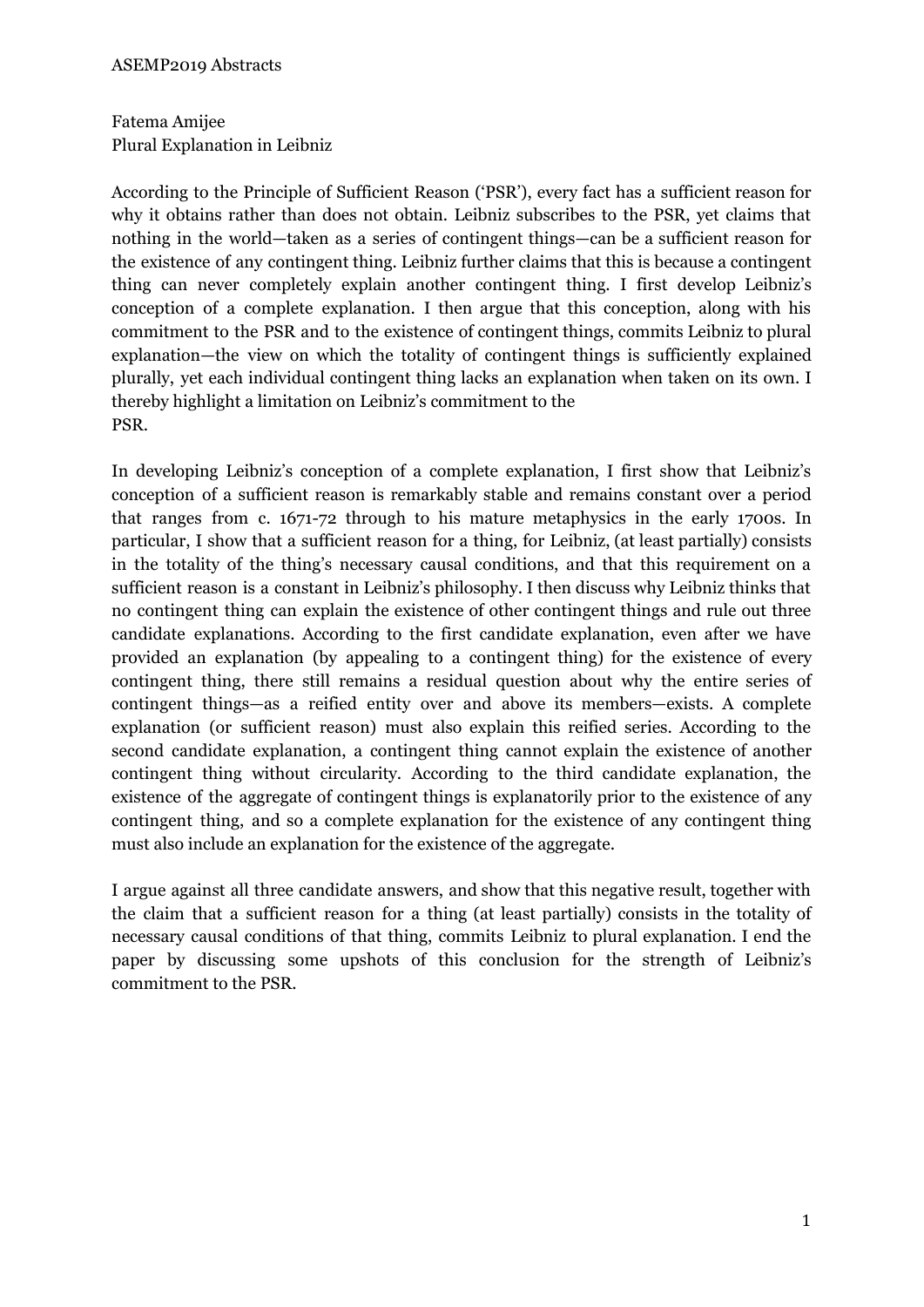Lucinda Nicolls Descartes on Infant and Adult Thought

Descartes is famous for placing thought at the heart of what it is to exist in his Meditations. Throughout his body of work, Descartes establishes the ability to think as a distinctively human capacity which comes with having a soul. There are, however, several difficulties in establishing both what Descartes means by thought (he refers to a range of capacities including doubting, understanding, affirming, denying, willing, imagining, and even having sensory perceptions; AT VII 28, CSM II 28) and how this maps onto conscious awareness. If there are different ways of thinking, what distinguishes doubting (for instance) from understanding? Can thoughts be more or less conscious, or are all thoughts equally conscious?

I approach such questions through the particular case of infant and adult thought in Descartes. Such an approach comparison provides useful insights into the broader debate, as well as exposing puzzling elements of Descartes' account of thought. For Descartes, infants and adults both have souls, which bring with them the capacity to think. Nonetheless, Descartes implies that there is a substantial difference between infant and adult cognitive experience. He relates that infants and young children are 'immersed in the senses' (Principles 1.46, AT IXB 23, CSM 1 208; Letter for August 1641 AT 111 424, CSMK 189 190) that their judgements are less reliable than those of adults (Sixth Replies AT VII 437; CSM Il, 294-5); that childhood judgements are the source of erroneous preconceived opinions (Sixth Replies, ibid.); and that infants are unable to experience any 'pure acts of understanding' (Letter for Arnauld 4 June 1648 AT V, 192; CSMK, 354).2 Nonetheless, it is not obvious what to make of Descartes' various claims about the nature of infant thought. For one thing, while Descartes portrays infant cognition as inferior in these respects, he insists that ensouled infants are thinking from the womb (Letter for Arnauld AT Ill 423; CSMK 189). But if the soul brings with it the essential capacity for thought, what explains why infant thinking is inferior to adult thinking?

I will ultimately argue that Descartes presents a nuanced account of the difference between infant and adult and thought which rests on the notion of attention - rather than merely on the structure of thought itself. However, for Descartes, infants are unable to attend to and reflect upon their thoughts in the sophisticated ways possible for adults. In this respect, the infant intellect is less powerful than the adult intellect, whereas the adult power of intellect and degree of reason is what renders adult judgements more likely to be reliable.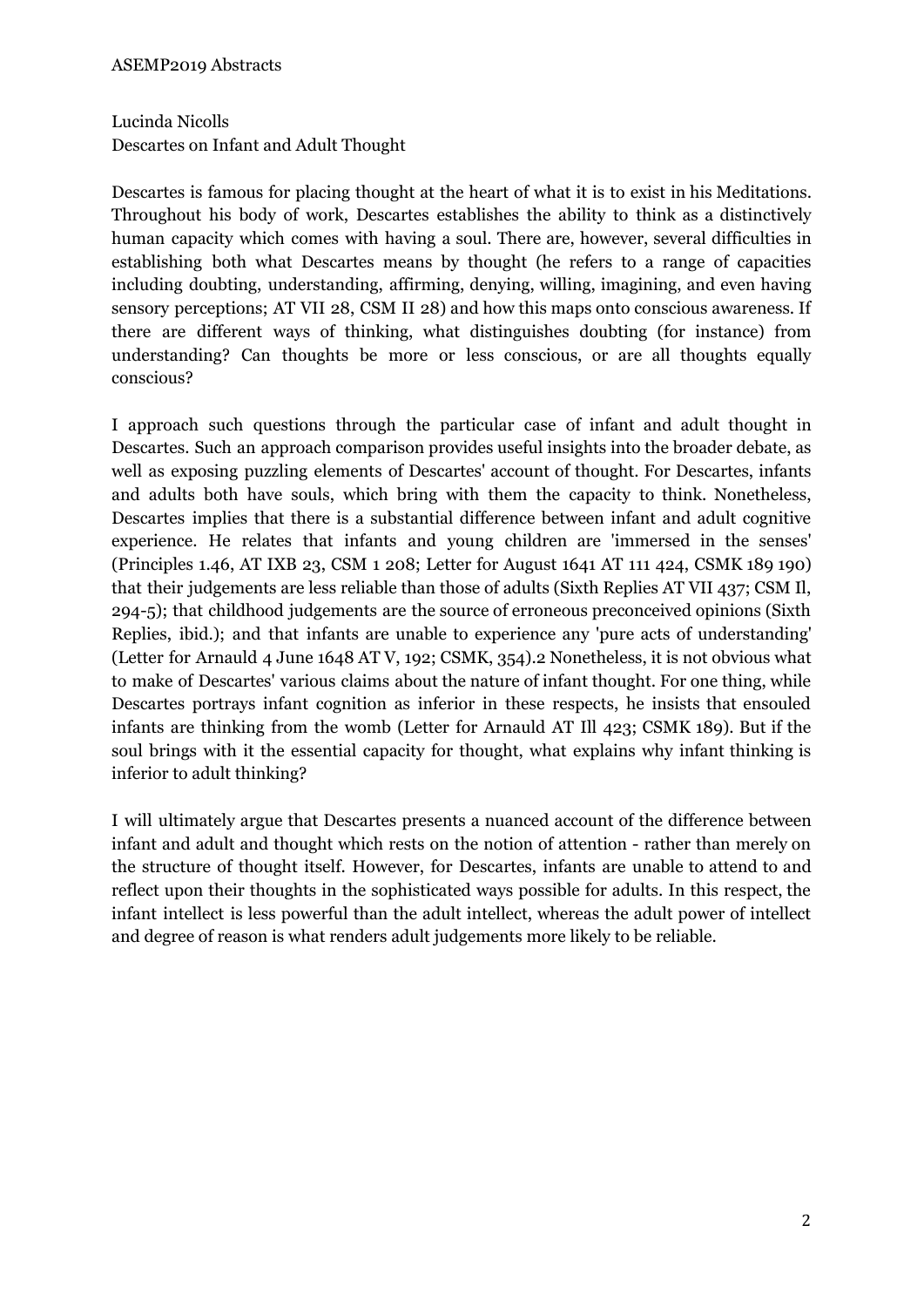Maks Sipowicz

Margaret Cavendish, the Cartesian Passions, and Health.

In the 'Epiloge to my Philosophical Opinions' of her Philosophical and Physical Opinions (1655) Margaret Cavendish (1623-1673) tells us she had read half of René Descartes' (1596-1650) 'book of passion'. Here, she is most likely referring to the 1650 English translation of his Passions de l'âme, the text that gives us the most complete statement of Descartes' theory of the passions. The Cartesian theory is unique for the seventeenth century, in that it shows not only the psychological effects of the passions, but also their physiological causes and effects. The book also stands as the most complete statement of Descartes' ideas about medicine published in his lifetime. Indeed, recent work by Dennis Des Chene (2000, 2012) and Annie Bitbol-Héspèries (2000) shows that Descartes' ideas about the physiological side of the passions, and the way they impact our health, are crucial to understanding the full scope of his theory.

Cavendish does not give a clear statement of her theory of the passions in any single treatise, but she does engage with Descartes' Passions from the beginning of her publishing career, particularly in her Poems, and Fancies (1653) and Philosophical Fancies (1653). In this paper, I propose to look more closely at this engagement, to shed light on Cavendish's own theory of the passions. Liam Semler (2012) has done part of the work already by tracing the way in which Cavendish takes up Cartesian ideas in her early texts. Here, I propose to build on this work by demonstrating that the physiological side of Descartes' theory provides an essential backdrop to Cavendish's thought on the passions. I begin by bringing out Cavendish's theory of the passions, before looking to the way that both Descartes and Cavendish approach the impact that the passions have on our physical health. I argue that looking to this framework enhances our understanding of both Cavendish and Descartes in two important ways. First, the medical aspect of the passions is the most pronounced way in which Cavendish adopts Cartesian ideas about the passions into her own thought. Second, given that Cavendish remains a defender of the Galenic paradigm in medicine, her adoption of parts of the Cartesian framework of the passions show a previously underappreciated transformation of Cartesian philosophy.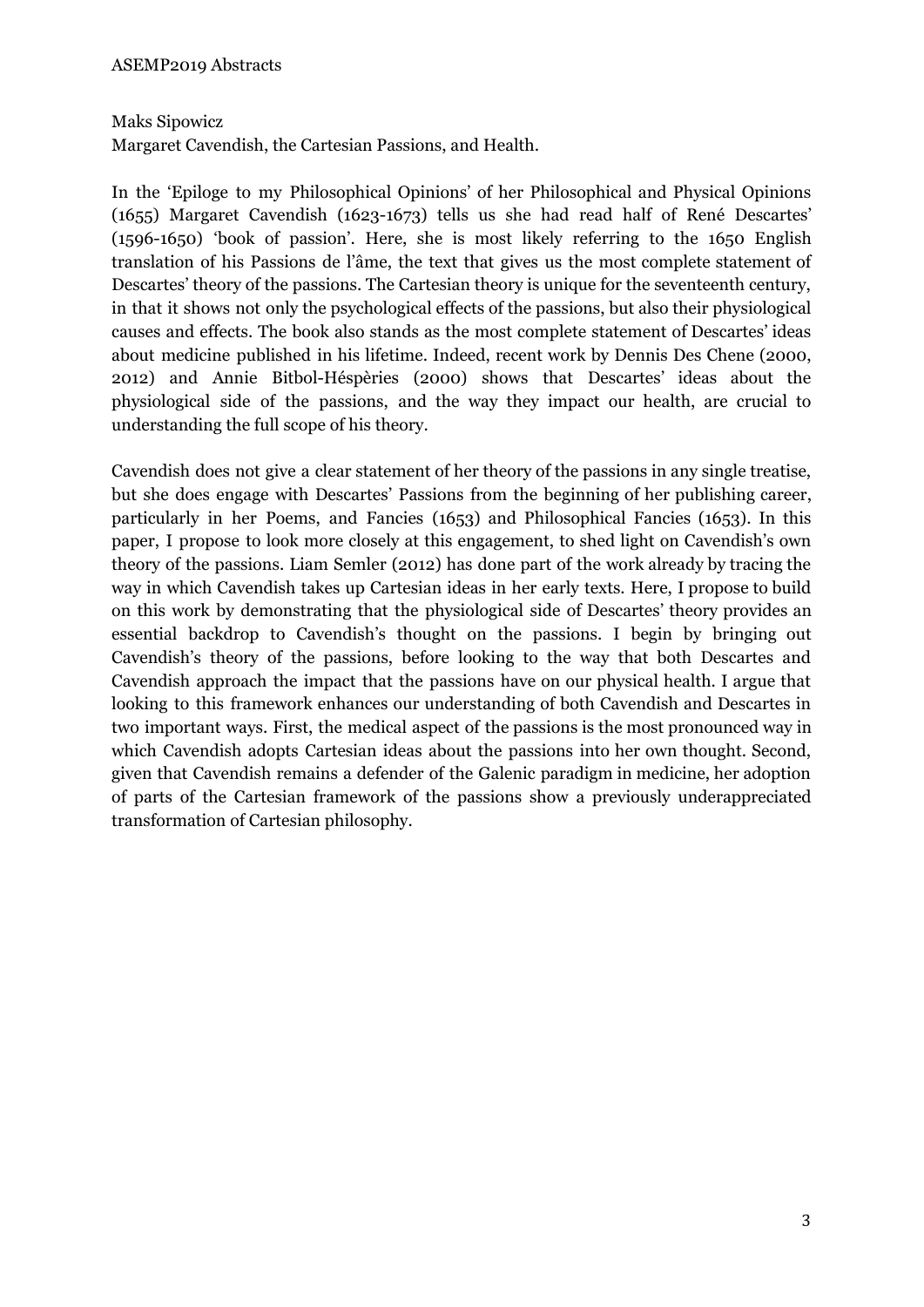#### Elena Gordon

Hume's Final Words on Final Causes: Re-Reading Philo's Objections to the Design Argument in the Dialogues

David Hume's Dialogues Concerning Natural Religion presents several interpretive ambiguities. The debate between the three characters of the Dialogues (Demea, Philo and Cleanthes) touches on several issues pertaining to natural religion. This paper will focus on the debate that transpires between Philo and Cleanthes on the status of the Design Argument and related interpretive quandaries that this debate raises for our understanding of Hume's other texts. Questions have been raised about the consistency of Philo's position because in Parts I through XI he rigorously contests the version of the Design Argument voiced by Cleanthes, arguing that there are several possible explanations for the prevalence of order and arrangement throughout the universe, and that intelligent design is not the best explanation for this prevalence. Then, in Part XII he seemingly 'reverses' this position and asserts that purposiveness, design and intention are so prevalent in the natural world that one would be foolish to reject outright the idea that intelligent design could be causally responsible for this prevalence. This apparent reversal raises two important and interrelated questions: First, is Philo's position internally inconsistent? Second, given that Philo is commonly taken to be Hume's spokesperson in the Dialogues, what, if anything, does this 'reversal' mean for interpretations of Hume's earlier views on the prevalence of adaptations of means to ends in the natural world?

Standard responses to this puzzle have suggested that Philo reversed his position for the sake of preserving his friendship with Cleanthes (Dees 2002), or that Hume reversed Philo's position for the sake of external considerations such as the text's reception (Kemp Smith 1935). Either way, scholars have tended not to think that Philo's supposed reversal is genuine, and therefore that the Dialogues do not raise serious concerns about our understanding of Hume's apparent resistance to teleology and talk of final causes. In this paper, I argue, by contrast, that careful attention to the details of the dispute between Philo and Cleanthes on the Design Argument reveals the primary points of contention to be: (i) whether or not the prevalence of the 'curious adapting of means to ends' (DNR 2.5, KS 143) throughout nature provides strong evidence for the view that intelligence is one of God's attributes; and (ii) whether or not analogical arguments strongly support the Design Argument. What is pointedly not debated is the fact of the pervasiveness of the adjustment of means to ends in animals and other organised bodies. Once one appreciates that this claim is not up for dispute, it becomes clear that Philo's arguments are not only internally consistent, but importantly contribute to an underappreciated strand of thought that Hume sustained throughout his philosophical writings. Drawing my evidence from the Treatise and the First Enquiry, I show that Hume, like Philo, supports the notion that animal and vegetable bodies are adjusted with the appropriate means to ends so as to render it possible for them to flourish and preserve themselves in their natural environments.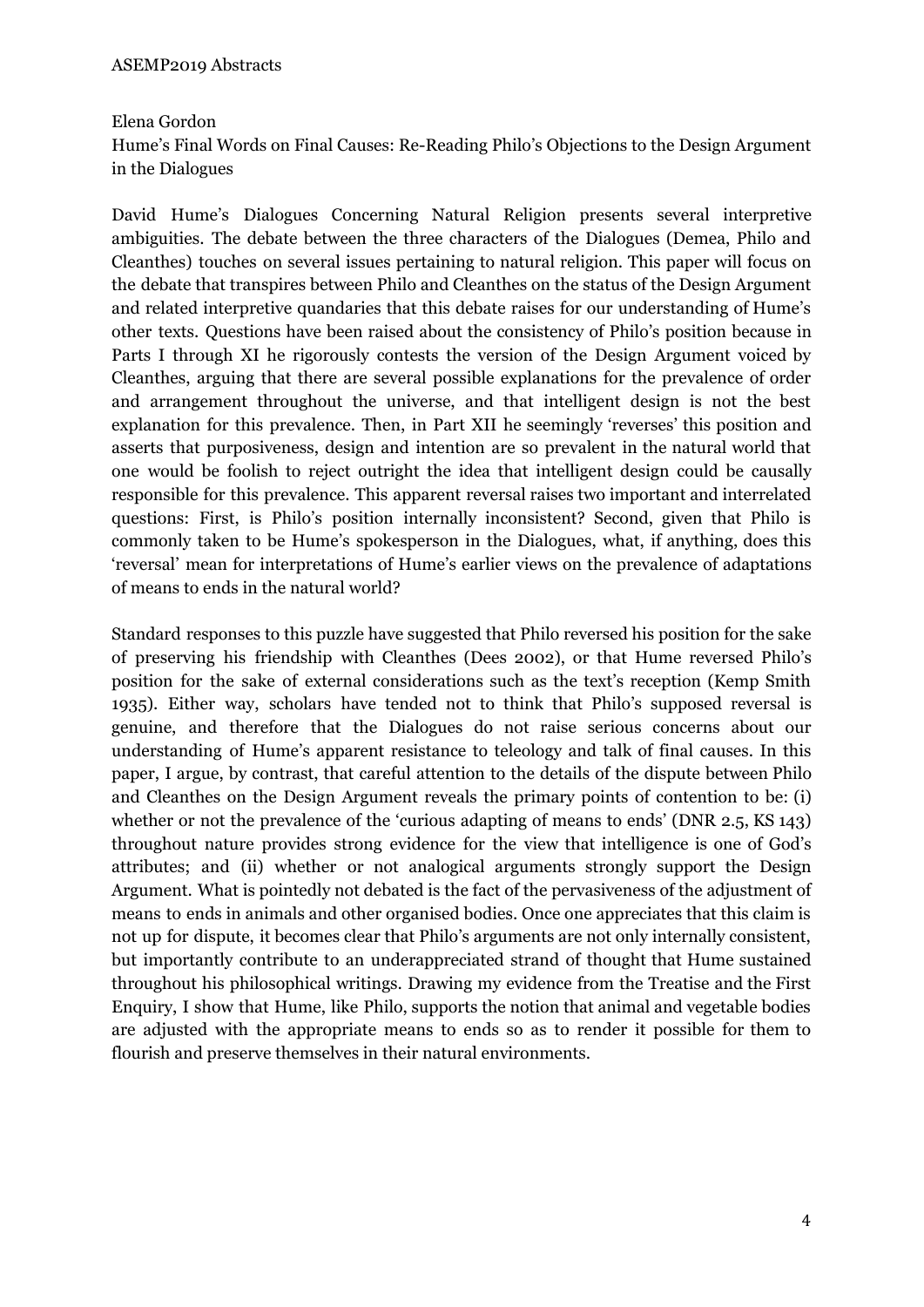# Dominic Dimech The Relevance of Fictions for Hume's Epistemology

The topic of fictions represents a considerable niche area of scholarship in Hume studies. A number of commentators have had something to say about Hume's treatment of fictions in their readings of Hume's metaphysics, epistemology, and moral philosophy (for instance, Cottrell 2016, Loeb 2002, Norton & Norton 2000, Traiger 1987) and specialised debates continue to play out in philosophy journals over the topic. In this paper, I aim to fill a gap in the literature by addressing, in general, the significance an account of fictions could have for understanding Hume's philosophy.

As my starting point, I take the following points raised in Traiger's (1987) influential reading of Humean fictions to be correct. (1) Some, but by no means all, of Hume's usages of "fiction" in the Treatise of Human Nature (1739–40) are technical terms in Hume's theory of mind. (2) Other usages of "fiction" are plainer: Hume often uses fiction in contrast to belief, to signify a low level of the vivacity of an idea and/or a low level of credence, and he sometimes uses "fictitious" as a synonym for "false". (3) To attempt to artificially unify Hume's different usages of "fiction" is an unfruitful task.

More substantially, I articulate two new challenges that scholars working on an account of Humean fictions need to address. Firstly, I illustrate the problem that arises from the near total absence of the terms "fiction" and "fictitious" in An Enquiry Concerning Human Understanding (first ed. 1748). The problem is not merely that this is one of Hume's major works, but that Hume himself says the Enquiry is supposed to summarise and improve the very philosophy of the Treatise. Should we be led to the conclusion that Hume thought his references to fictions were distracting and inessential? I suggest that there is no case for dismissing the relevance of fictions altogether, but that we ought not overstate the general epistemological implications of an account of Humean fictions. My argument, therefore, represents a major setback for the ambitious view expressed by Traiger (1987) that fictions are as central to Hume's philosophy as the impressions/ideas distinction.

The second problem I raise is that, even in the Treatise, Hume does not generally treat fictions as what I will call an 'organising principle' of his thought. By this, I mean that Hume generally does not set up his discussions by making reference to fictions nor does he usually intend to establish a conclusion about fictions. True, most of Treatise 1.2 involves arguing for conclusions about fictitious ideas, and so does Hume's brief section on substance at Treatise 1.1.6. But this is never true in Treatise 1.3 (in which Hume explicates his theory of causation) and almost never true in Treatise 1.4 (which is Hume's treatment of philosophical scepticism). I hold, then, that at least one key Humean topic can be understood perfectly independently of an account of fictions, namely, Hume's scepticism. I explicate some key Humean ideas from Treatise 1.4.7 and Enquiry 12 in support of this point, drawing on similarities between those two sections of text.

#### References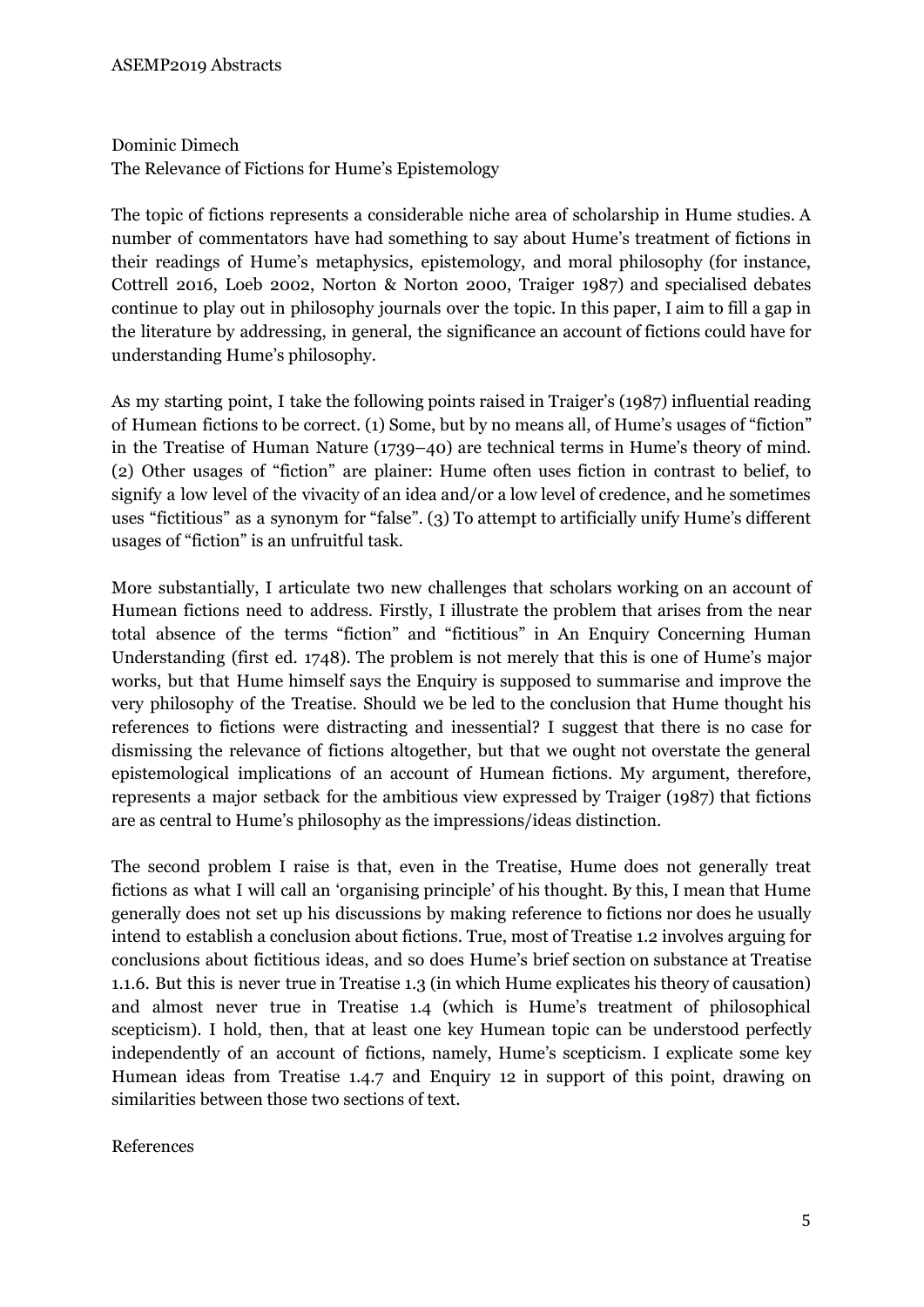Cottrell, Jonathan. "A Puzzle About Fictions in the Treatise." Journal of the History of Philosophy

54, no. 1 (2016): 47–73.

Hume, David. Enquiries Concerning Human Understanding and the Principles of Morals. 3d ed.

Revised by P.H. Nidditch. Oxford: Clarendon Press, 1975/1748–51.

Hume, David. A Treatise of Human Nature. 2d ed. Revised by P.H. Nidditch. Oxford: Clarendon

Press, 1978/1739–40.

Loeb, Louis E. Stability and Justification in Hume's Treatise. Oxford and New York: Oxford University Press, 2002.

Norton, D.F. & Norton, M.J. (Eds.) A Treatise of Human Nature, by David Hume. Oxford: Oxford

University Press, 2000/1739–40.

Traiger, Saul. "Impression, Ideas, and Fictions." Hume Studies 13, no. 2 (1987): 381–99.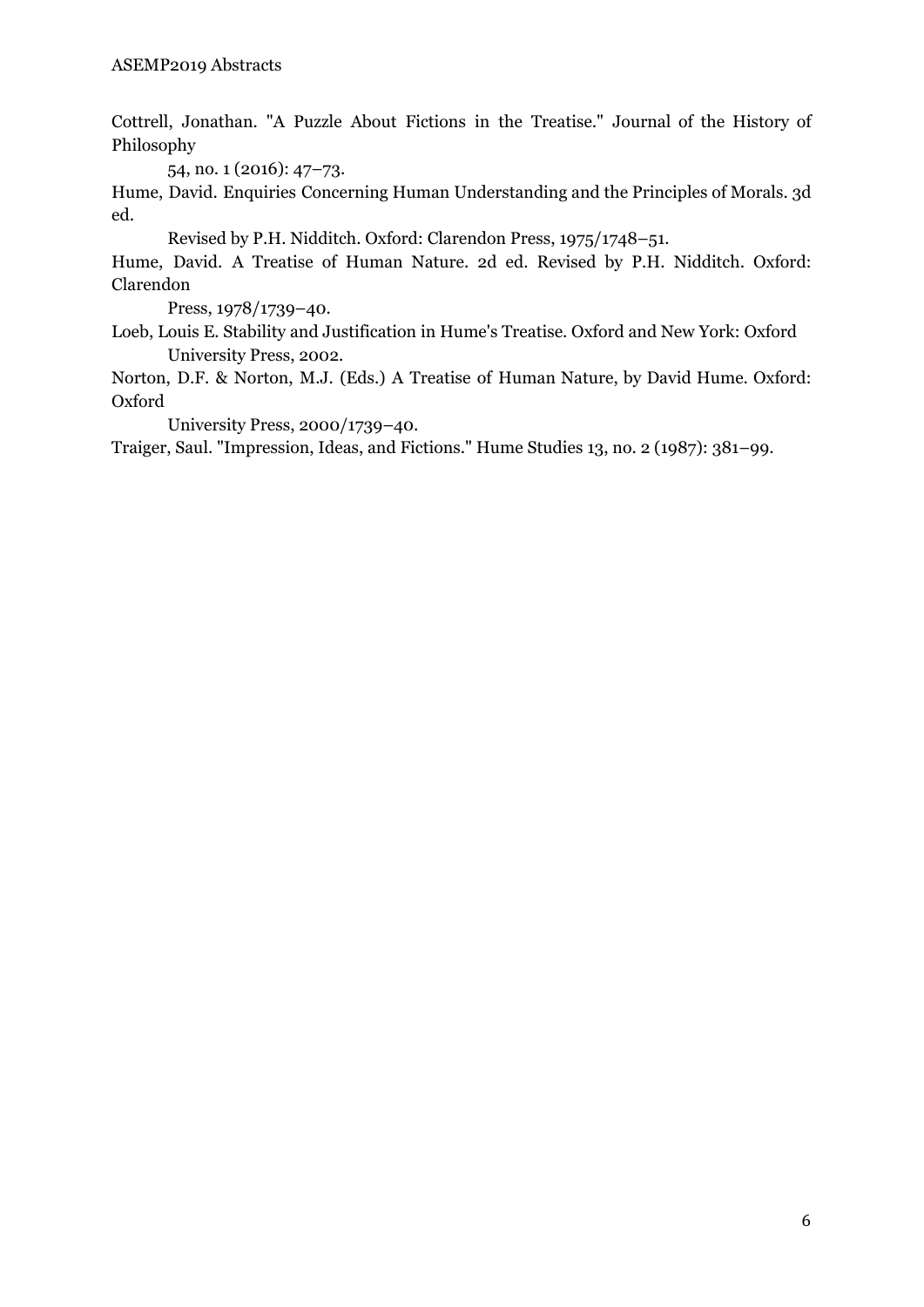#### ASEMP2019 Abstracts

#### Vili

Collins on Powers of Parts and Wholes, and Consciousness

I will discuss Anthony Collins' purported materialism in his correspondence with Samuel Clarke. I will first textually argue for two starting points: a) Collins is committed to a Lockean distinction that power of thinking and actual (conscious) thinking are conceptually distinct from one another. Very briefly put, consciousness reveals us nothing about the nature of the subject it inheres in. b) Collins accepts from Clarke that consciousness is a unity; and because it is a unity, its subject must be unified too.

It is against this background that we should see that instead of attempting to account for how consciousness is, or could be, a property of a material subject, Collins attempts to make acceptable the more general idea that a sufficiently unified power, such as the power to think, could result from a joint contribution of parts of a material system. I will thus argue that the received view according to which, for Collins, "thinking and consciousness [are] emergent properties of the brain just as the property of being able to produce the smell of a rose is an emergent property of the particles that compose a rose"1 is mistaken.

Collins is concerned with the relation between powers of parts of a system and a unified power of a system that results from a joint contribution of powers of the parts–not with emergent materialism specifically. Collins reads Clarke as maintaining that material systems cannot think because they lack suitable unity, which is what immaterial souls possess. Collins wants to show that there is an abundance of non-controversial instances in the nature where powers of parts of a system lack the power that the system as a whole exhibits, such as a rose's (unified) power to produce a smell.

As concerns the place of consciousness in Collins' view, he takes it to be conceptually distinct from the unified power of thinking that gives rise to it. As the power of thinking need not always be actualized, it is distinct from actual thinking, i.e., consciousness. Collins' (Lockean) separation of power of thinking from actual thinking has a two-fold motivation. (i) Conceptually the distinction is based on our limited access to natures of substances, on the one hand, and our direct access to consciousness, on the other. (ii) The distinction is of particular importance in understanding of what matters for the afterlife: the continuity of the experiential reality of our conscious lives.

We will then see that since Collins' motivation for the possibility of thinking matter derives from the conceptual distinction between consciousness and its subject (which subject, according to Clarke and several others, must be immaterial), Collins also does not think he is in a position to re-bridge that gap in materialist terms, for there is nothing to materiality that would facilitate making the connection between consciousness and its subject more intelligible than under the supposition that the subject is immaterial.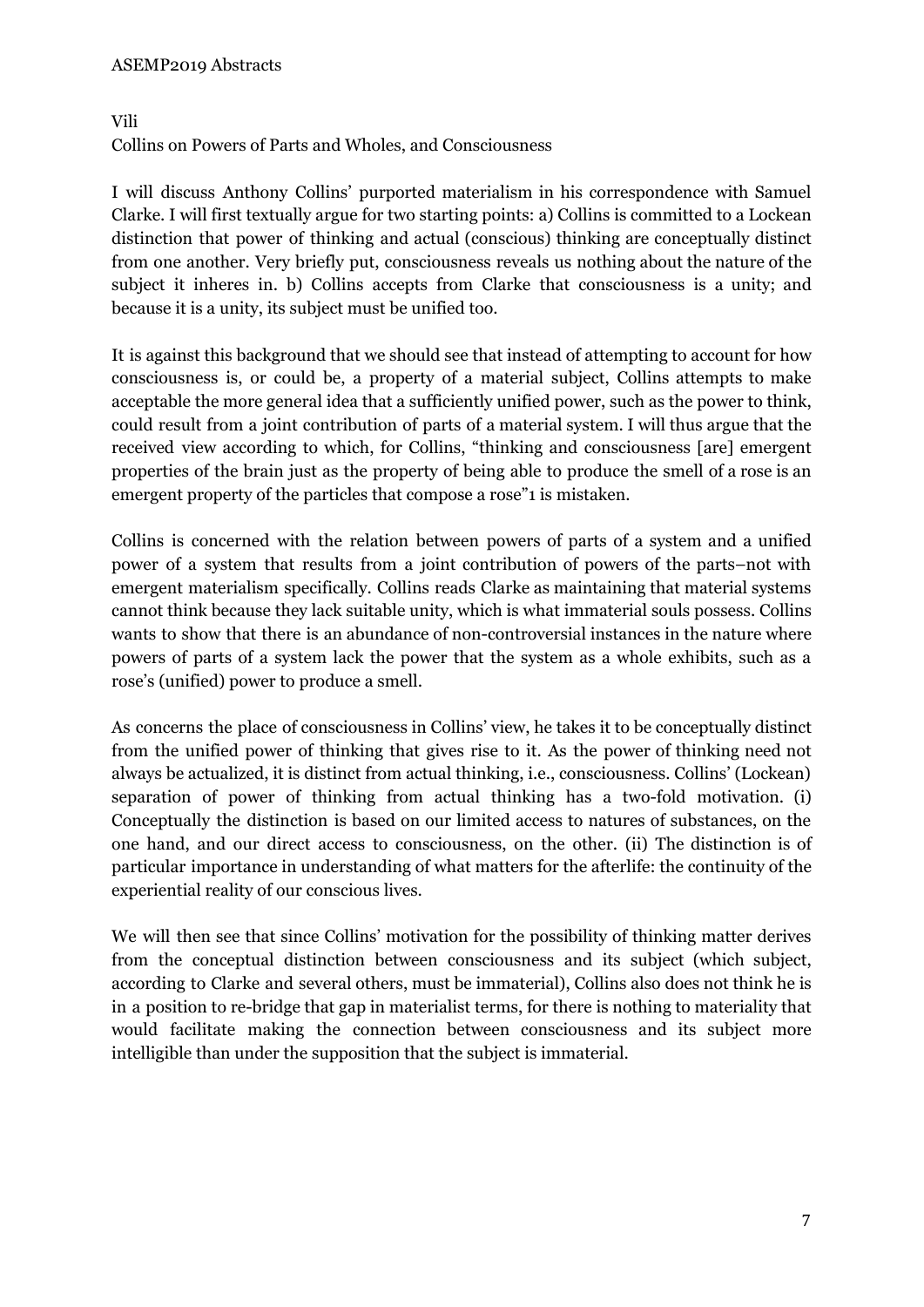# Jun Young Kim

A Combinatorial Theory of Compossibility in Leibniz's Metaphysics

Most contemporary metaphysicians think that for any two distinct things, it is always possible for them to coexist with one another. Leibniz gives a somewhat different answer: two distinct things are able to coexist with one another only when they are compossible. God cannot create all possible substances together because not all of them are compossible. But what is the basis within Leibniz's philosophy for the incompossibility of substances? This has been one of the most hotly contested issues in the recent secondary literature. Four kinds of interpretations have been presented. Logical interpretations maintain that compossibility is ultimately nothing but logical consistency. Advocates of logical interpretations argue that two possible substances are compossible just in case their complete concepts are logically consistent. In contrast, lawful, cosmological, and packing interpretations assume that possible substances are logically independent of one another. They maintain that any two possible substances are per se compossible. However, God is precluded from actualizing all possible substances by some non-logical constraints.

The second literature has long been dominated by variations of those four approaches. In this presentation, however, I show that there is one important issue which has been largely overlooked: compossibility relation might be intransitive. Intransitivity will be problematic for all the above interpretations; for, despite their differences, they all agree that compossibility relation is transitive. According to logical interpretations, each possible substance is compossible with and only with its world-mates; thus, compossibility is an equivalence relation (reflexive, symmetric, and transitive). According to lawful, cosmological, and packing interpretations, the compossibility relation is trivially transitive since any two possible substances are per se compossible. However, there are passages where Leibniz suggests that the compossibility relation is intransitive. If compossibility is intransitive for him, then none of those four approaches is on the right track. This indicates that we need a new approach to the puzzle of compossibility. In this paper I present a novel 2 interpretation of compossibility. My alternative has the following features: (1) It uses combinatorial principles to solve the problem of compossibility; God calculates all the possible combinations and the sum of the perfection of each combination by simple mathematical principles. But (2) the combinatorial principles I am relying on are nonHumean. Thus, I deny that everything can be combined with everything else. The intransitivity of compossibility is in fact a natural consequence of non-Humean combinatorialism. Most importantly, (3) my view can provide solutions to the important puzzles of compossibilty. More specifically, it can explain both that (i) Spinozistic necessitarianism is logically impossible, and that (ii) the World-Apart scenario is logically possible for Leibniz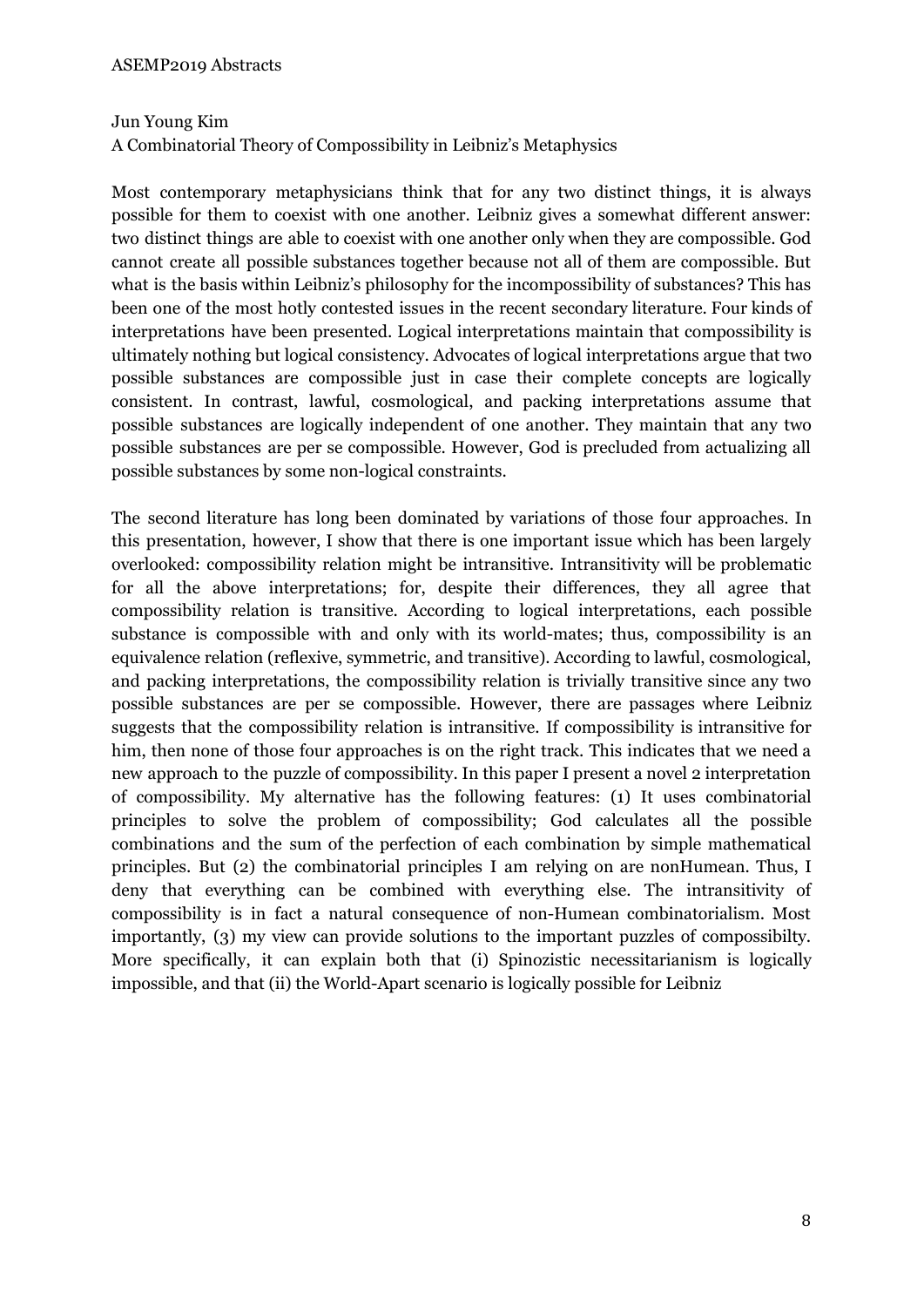# Jack Stetter

The First Refutation of Spinoza's Ethics in French: Dom François Lamy's Le nouvel athéisme renversé (1696)

It is a commonplace of traditional presentations of the history of seventeenth-century philosophy to state that Descartes' groundbreaking undertakings in various fields transformed philosophy and that he deserves the title of "Father" of Modern philosophy. Nonetheless, within less than half a century after Descartes' death, Cartesianism was perceivably on the defensive across the Continent. The historical and philosophical details of late-seventeenth-century Cartesians' efforts to stem the tide of further upheaval in philosophy remain understudied. In late-seventeenth-century France, for instance, the arrival of Spinoza's mature philosophy provided an opportunity to Cartesians in good standing with established political power to re-assert their Roman Catholic bona fides while simultaneously denouncing the putative excesses of Spinozism. The case of Dom François Lamy (1636-1711), a now largely forgotten Benedictine monk and Cartesian philosopher whose extensive relations with Arnauld, Bossuet, Fénélon, and Malebranche brought him into contact with the philosophical elite of late-seventeenth-century France, and who authored the first detailed and explicit refutation of Spinoza's Ethics in French, Le nouvel athéisme renversé (1696), sheds new light on this gradual cementing of Cartesian conservatism.

Unjustly neglected in literature on Spinoza and the evolution of seventeenth-century philosophy, several features of Lamy's text on Spinoza are interesting both historically and philosophically. For starters, Lamy's refutation of Spinoza's Ethics is itself written in the geometrical style of Euclid, and Lamy's discussion of the value of the geometrical method is telling. Additionally, the examination of Lamy's account of Spinoza's allegedly failed attempt to reconcile an account of the conceptual independence of attributes with his theory of substance monism at 1p10 and scholium, and Lamy's claim that Spinoza's philosophy amounts to question-begging by virtue of the Spinozist definition of God at 1d6, can enhance our understanding of what late-seventeenth-century Cartesians found most philosophically and/or religiously troublesome in Spinoza.

In this paper, I present Lamy's life and anti-Spinozist work and examine what they tell us about the complex state of Spinoza's reception in Cartesian circles in France in the 1680s and 1690s.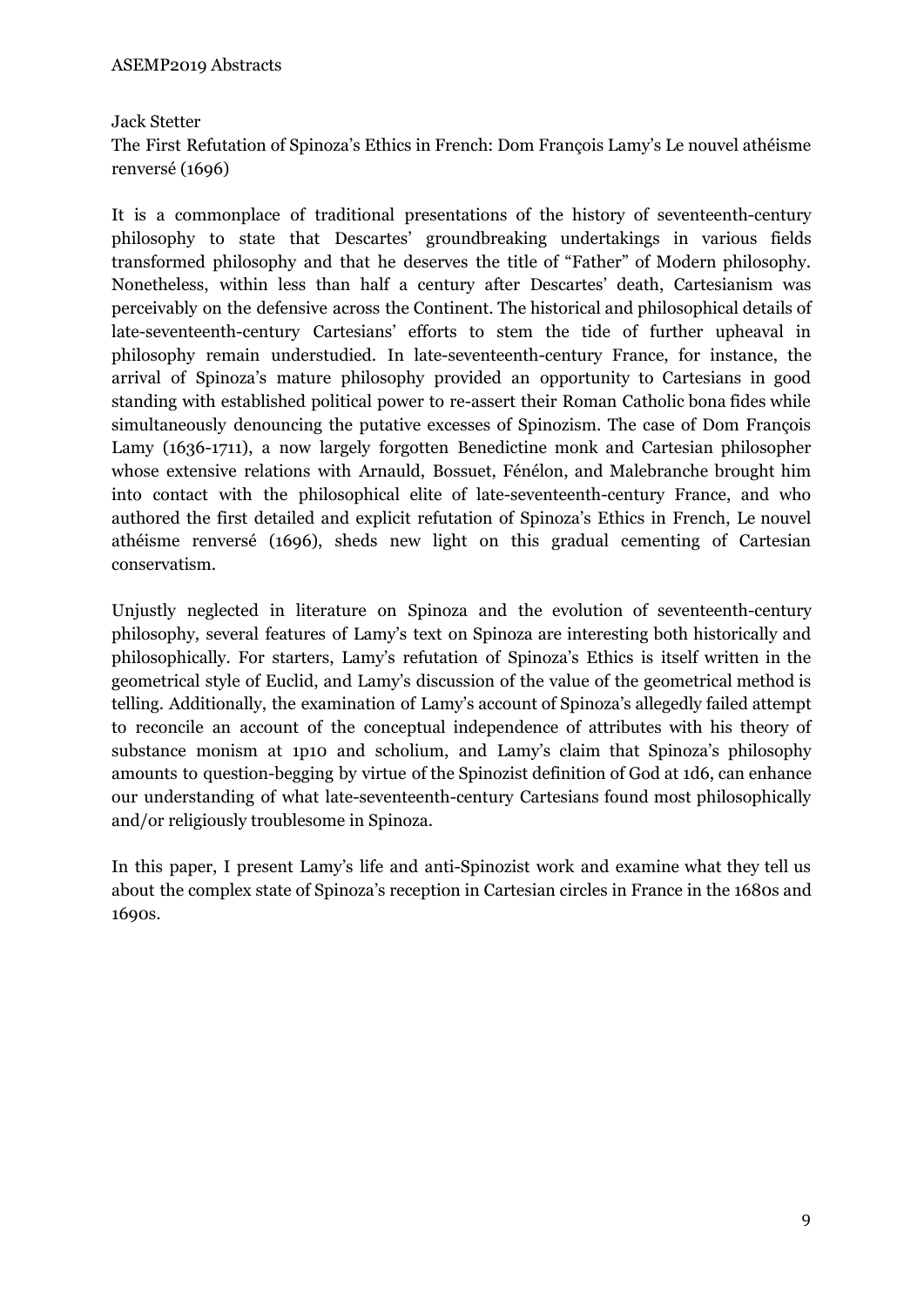# Ariel Alejandro Melamedoff

The Role of Inertia in Mary Shepherd's Causal Theory

In her 1824 *Essay Upon the Relation of Cause and Ef ect*, Mary Shepherd sets out to refute the Humean account of causation that had been gaining popularity in early 19th Century Scotland.<sup>1</sup> Her goal: to defend the reality of the causal relation, and claim that it is established by reason, and not imagination or convention. In doing so, she takes aim at Hume's claim that causes must be temporally prior to their effects. In fact, Shepherd takes this to be one of the crucial mistakes in Hume's causal theory. The view that causes precede their effects is what allows Hume to separate cause and effect in thought, thereby imagining the effect "held in suspense." 2

Her own considered metaphysics of causation states that objects are individuated by their qualities, so that objects are created (and destroyed) in every instance in which there is a change in the arrangement of qualities. <sup>3</sup> We call the interaction of existing objects 'cause' and the resultant object(s) 'effect.' Yet strictly speaking the interaction of existing objects, and the creation of new objects, both just consist in the change in qualities. Thus, on Shepherd's view, cause and effect must be simultaneous, because they are two descriptions of a single event: an event in which qualities change from being arranged in a particular way (the existing objects) to being arranged in a new way (the new objects).

Shepherd is not the first to reduce cause and effect to a simultaneous event. In fact, Hume himself argues against the possibility of simultaneous causation in the Treatise, claiming that allowing this possibility leads to the absurd conclusion that all objects exist contemporaneously, and that there is no succession of them over time. <sup>4</sup> Hume's argument was partly aimed at those thinkers – like Aquinas and Hobbes – who had previously attempted to account for causation in terms of simultaneous causal events, rather than diachronic ones. In this paper, I argue that Shepherd does have a response to Hume's argument, one that differentiates hers from past attempts to claim all causes are simultaneous with their effects. In particular, Shepherd adopts a face-value interpretation of Newtonian mechanics, one in which an object's continued motion in a straight line – that is, its inertial motion – is a stable quality of that object. As a result, Shepherd does not need to explain what causes objects to continue moving once they are created as a result of (simultaneous) causal events. This, I argue, allows her a way out of Hume's objection. Hume's argument against simultaneous causation relies on the premise that all change, including change in an object's position over time, requires causal explanation. Through her appeal to Newtonian inertia, Shepherd is able to accept all of the other premises of Hume's argument – that all objects have a sufficient cause, that all objects are causally connected to each other, and that causal events are simultaneous <sup>5</sup> – while still avoiding the absurd conclusion that all objects exist contemporaneously.

<sup>3</sup> For more detail, see Fantl (2014).

<sup>4</sup> Hume, Treatise 1.3.2.7. My interpretation of this argument leans heavily on Ryan (2002)

 $^1$  Shepherd (1824).

<sup>2</sup> Ibid, 30.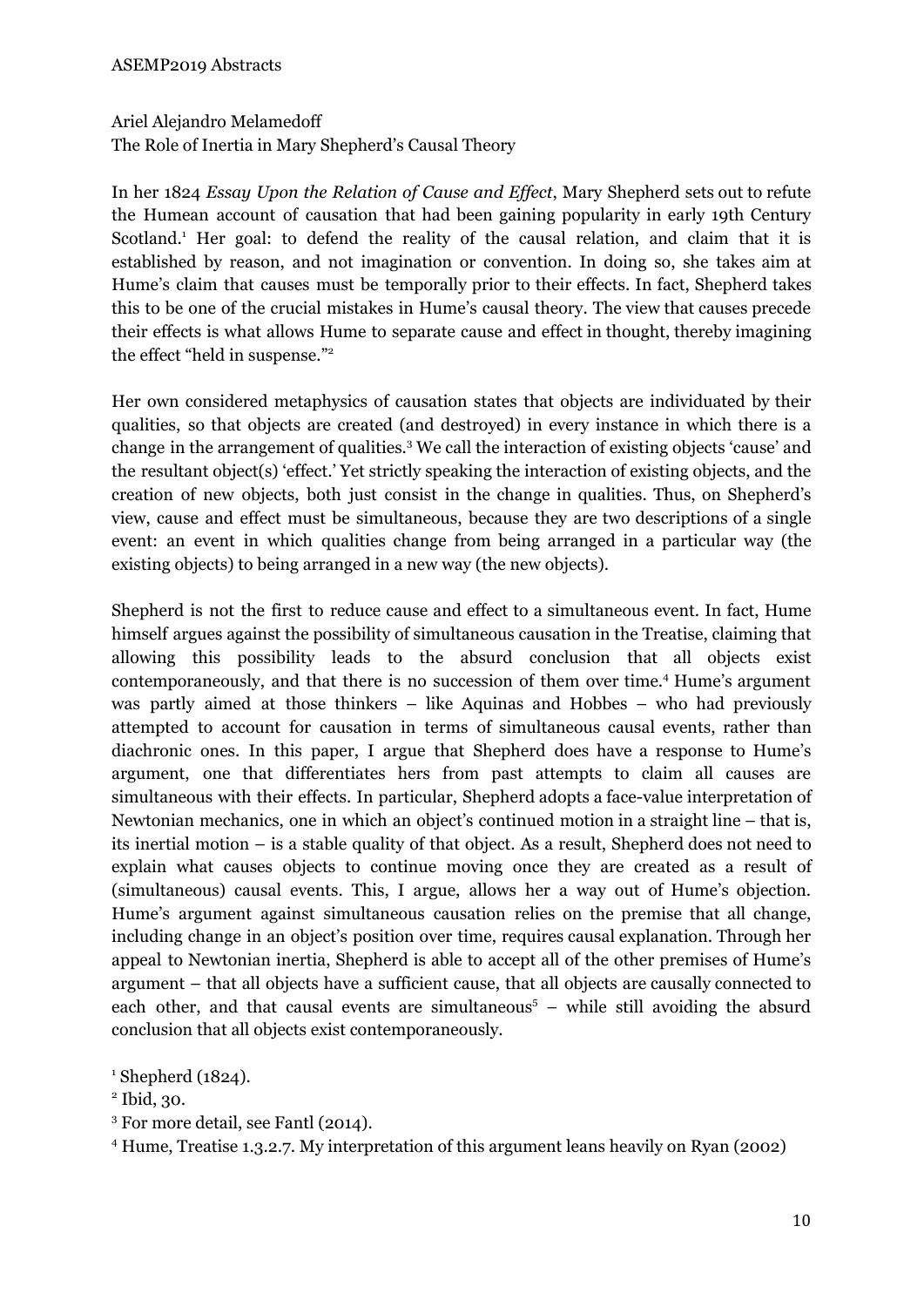# ASEMP2019 Abstracts

<sup>5</sup> As should be clear, Hume himself does not endorse these premises. His argument is rather attempting to demonstrate by his (broadly-Aristotelian) opponent's own lights that causes cannot be simultaneous with their effects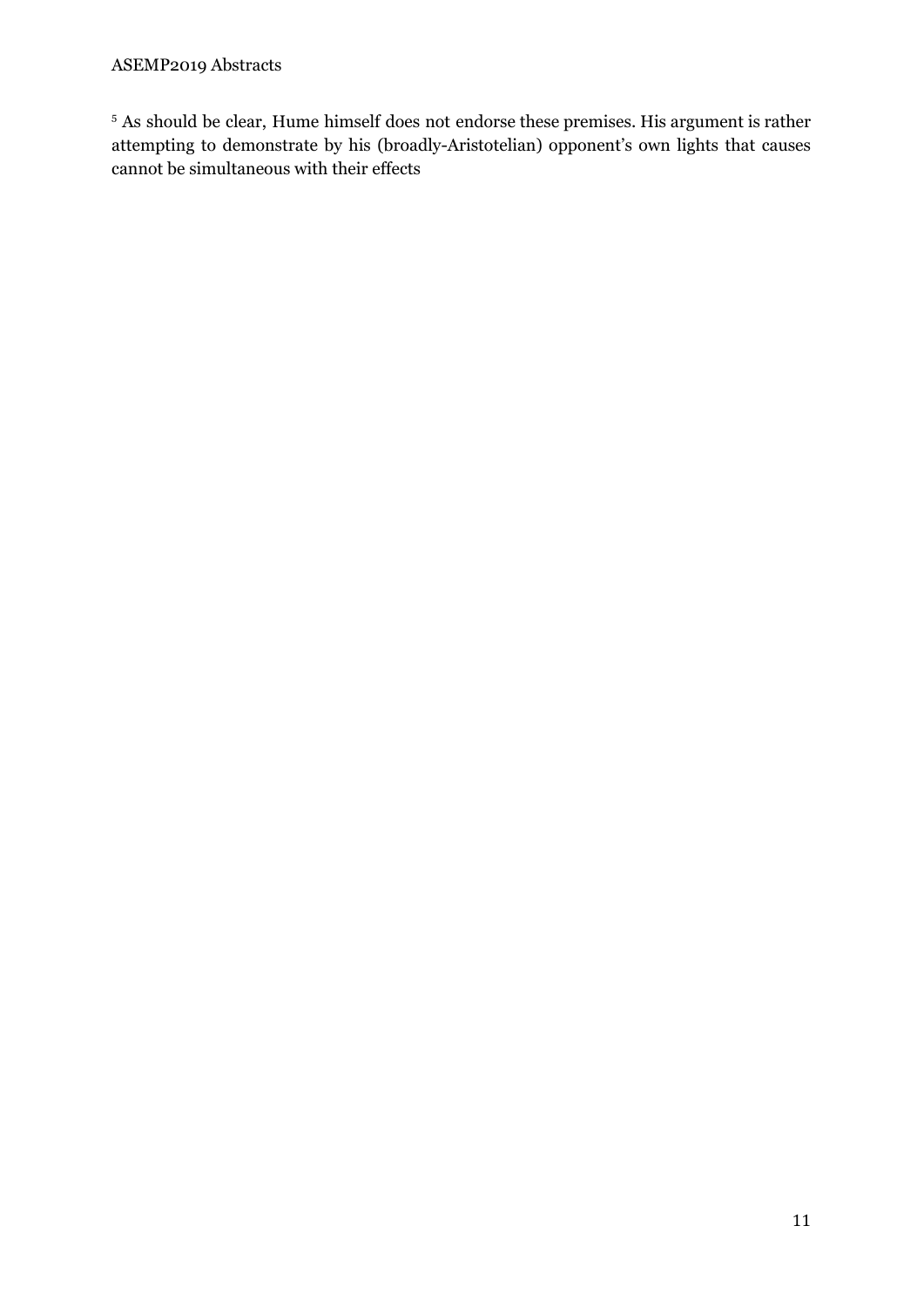Allauren Forbes Mary Wollstonecraft's Political Conception of Marriage: Friendship, Autonomy, and Property

Sometimes known as the mother of feminism, Mary Wollstonecraft has inspired much literature in feminist and political philosophy. i From her more straightforwardly political texts, most notably A Vindication of the Rights of Woman and A Vindication of the Rights of Men, to her novellas Mary, a Fiction and The Wrongs of Woman, or Maria, the themes of marriage and friendship emerge as central to her philosophical and political thought. Her interest in marriage is hardly surprising given the ink spilled by feminists and anti-feminists alike on this institution throughout history. Her discussion of friendship, however, represents an interesting development in early modern philosophical work – specifically, the incorporation of Aristotelian character or virtue friendship for pro-women ends.<sup>ii</sup> The view that women were capable of engaging in a friendship requiring good character and equality was remarkable given the time, even if Wollstonecraft herself expressed doubt as to how many women would currently be capable of such a relation (e.g., VRW, 277).

Wollstonecraft's discussions of marriage and friendship are intimately tied to her view on freedom or autonomy. Though Wollstonecraft was responding to figures like Rousseau and Burke, she possessed a distinctive conception of autonomy. Wollstonecraft scholars such as Alan Coffee (2013, 2014, forthcoming) and Catriona Mackenzie (1993, 2016) have argued persuasively that Wollstonecraft viewed autonomy as broadly republican and relational. This, again, places Wollstonecraft at the forefront of her time, as while republican conceptions of freedom were fairly common, relational autonomy only entered formal philosophical discourse in the twentieth century. In this paper, I aim to blend Wollstonecraft's political criticisms of marriage with her view of autonomy in order to offer a more complete understanding of one of Wollstonecraft's central philosophical projects.

Specifically, I argue that Wollstonecraft's conception of marriage as friendship amounts to a multidimensional account of relational autonomy, and that this is politically significant particularly when it occurs within the context of the historically oppressive relation of marriage and the associated connotations of property. First, I show that marriage as friendship offers a quiet revision of a politically powerful institution insofar as it revises socio-structural power relations between men and women. Second, I argue that this distinction reveals how Wollstonecraft's criticism of the traditional model of marriage offers a pre-Marxist critique. Though Wollstonecraft precedes Marx, there are distinct similarities between her discussion of the standard model of marriage as commodifying, exploiting, and alienating women, as well as creating a false consciousness about women's nature, and how Marx criticized capitalism and related property conventions. I conclude by considering how our understanding of Wollstonecraft's political projects, including the nature of citizenship, ought to be informed by this pre-Marxist feature of her criticisms.

<sup>i</sup> See, e.g., Sandrine Bergès (2013), The Routledge Guidebook to Wollstonecraft's A Vindication of the Rights of Woman; Sandrine Bergès and Alan Coffee, eds. (2016). The Social and Political Philosophy of Mary Wollstonecraft; Lena Halldenius (2007; 2013; 2015).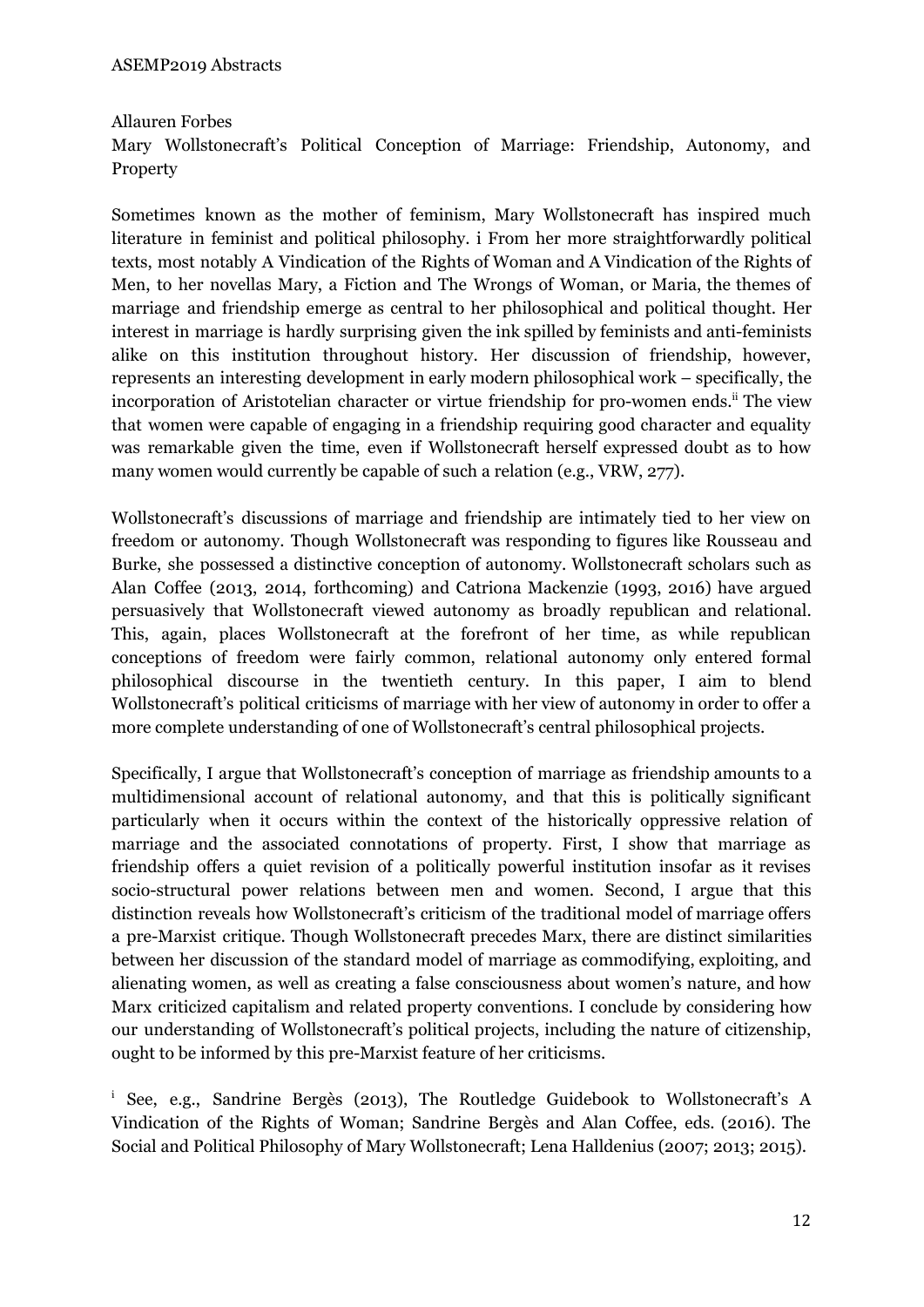# ASEMP2019 Abstracts

ii Some recent scholarship on Wollstonecraft makes this case explicitly. See Nancy Kendrick (2016); Elizabeth Frazer (2008); Ruth Abbey (1999); Catriona Mackenzie (1993).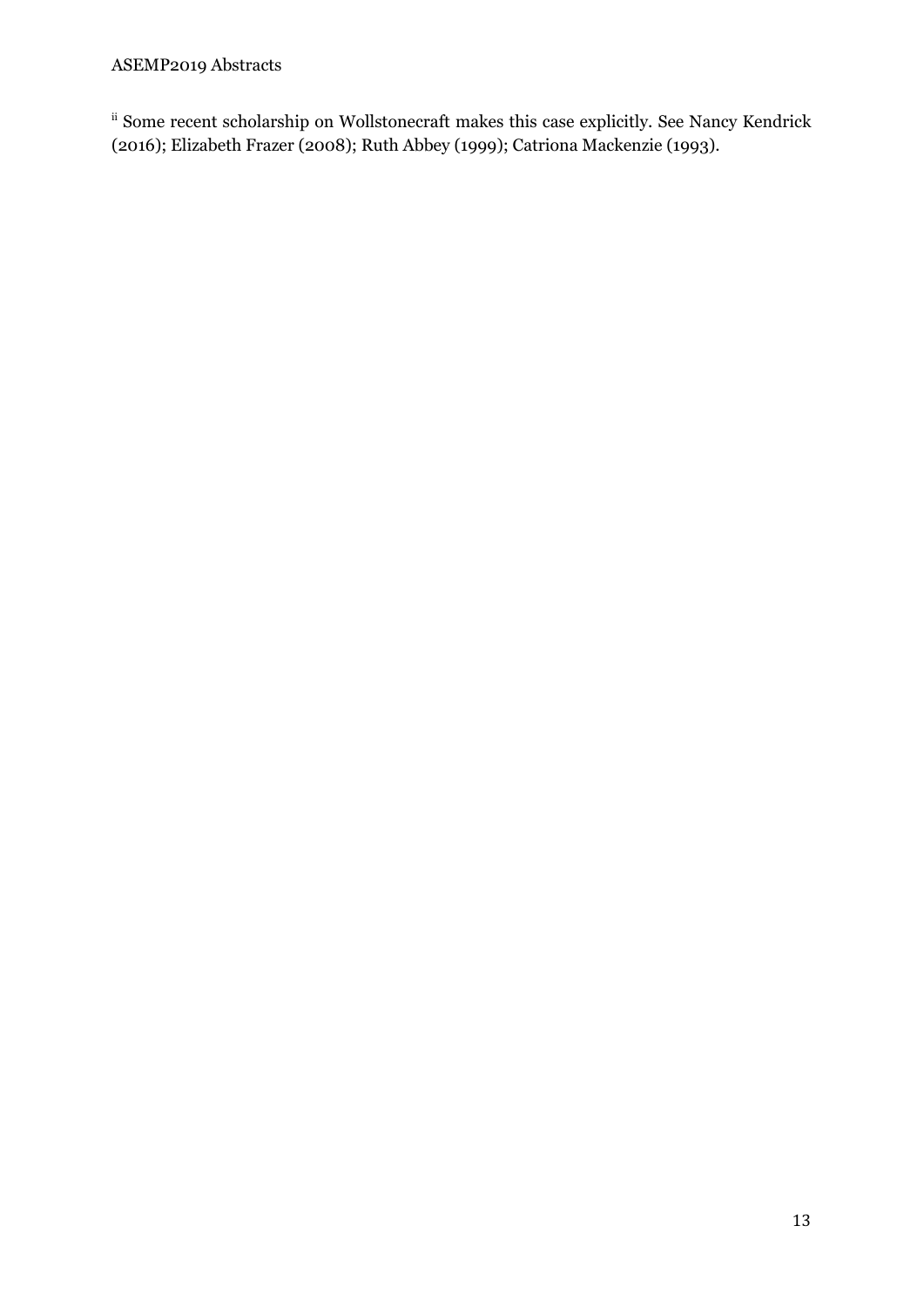#### Michael LeBuffe

Complex Individuals in Spinoza: The State and the Citizen

The analogy between citizens and states in Spinoza might be drawn too quickly: citizens have minds and seek their own interests; states have minds and seek their own interests; therefore, a state is like a citizen. While the analogy is accurate, it is also uninformative. Spinoza's metaphysics of finite things suggests that almost any finite cause at all is a thing (E2d7) with its own interest (E3p6) and that any such thing has a mind (E2p13s).

This essay describes in more detail the sort of thing that a human being is and builds on that basis a more specific and productive form of the analogy. On Spinoza's accounts of them, two properties distinguish human beings from other finite things. First, a human body is both an individual that has an interest and also a thing composed of individuals each of which also has its own interest. (See the definitions of 'singular thing' and 'individual', Post. 1 of the physical discursus following E2p13s, and E3p6-9.) Second (drawing in addition upon E3p9s, accounts of value and the affects, and E4p43) human beings survive changes to the power of their parts that are at the same time different changes to the power of the whole. For example, a change that makes a part of a human being less powerful may make the whole person more powerful. Because Spinoza associates power and interest, these points imply that what is good or bad for a part of the human body may not have the same value for the whole.

Spinoza's political writings, particularly the Political Treatise, suggest that the state shares these distinctive features of the human body. The clearest evidence for this conclusion may be found in Spinoza's discussion of the Ottoman Empire (TP 6.4). At the time of the composition of the TP, the Ottoman Empire—at the fullest extent of its range and 300 years old—was the best example of a powerful and persevering state. Spinoza recognizes its power, but he also regards its citizens as slaves, the weakest of human beings. His discussion suggests that continuous weakening of the citizens has continually strengthened the state.

The analogy, so put, yields insight into Spinoza's humanism. If the interests of parts are distinct from and may conflict with those of the whole, which should we prioritize? From an abstract, metaphysical perspective, Spinoza's answer may seem puzzling: in ethics, prefer the whole; in politics, the part. Putting names to these abstractions makes Spinoza's position clearer. Spinoza contends in the Ethics (E4p37) that virtuous people prefer our good to that of things different in nature from us, regardless of the context. Supposing that this proposition amounts to guidance for all of us, it suggests that, in thinking about ourselves, we should prefer our own good to that of our parts, but also that, in thinking about states, we should prefer our own good to that of which we are a whole.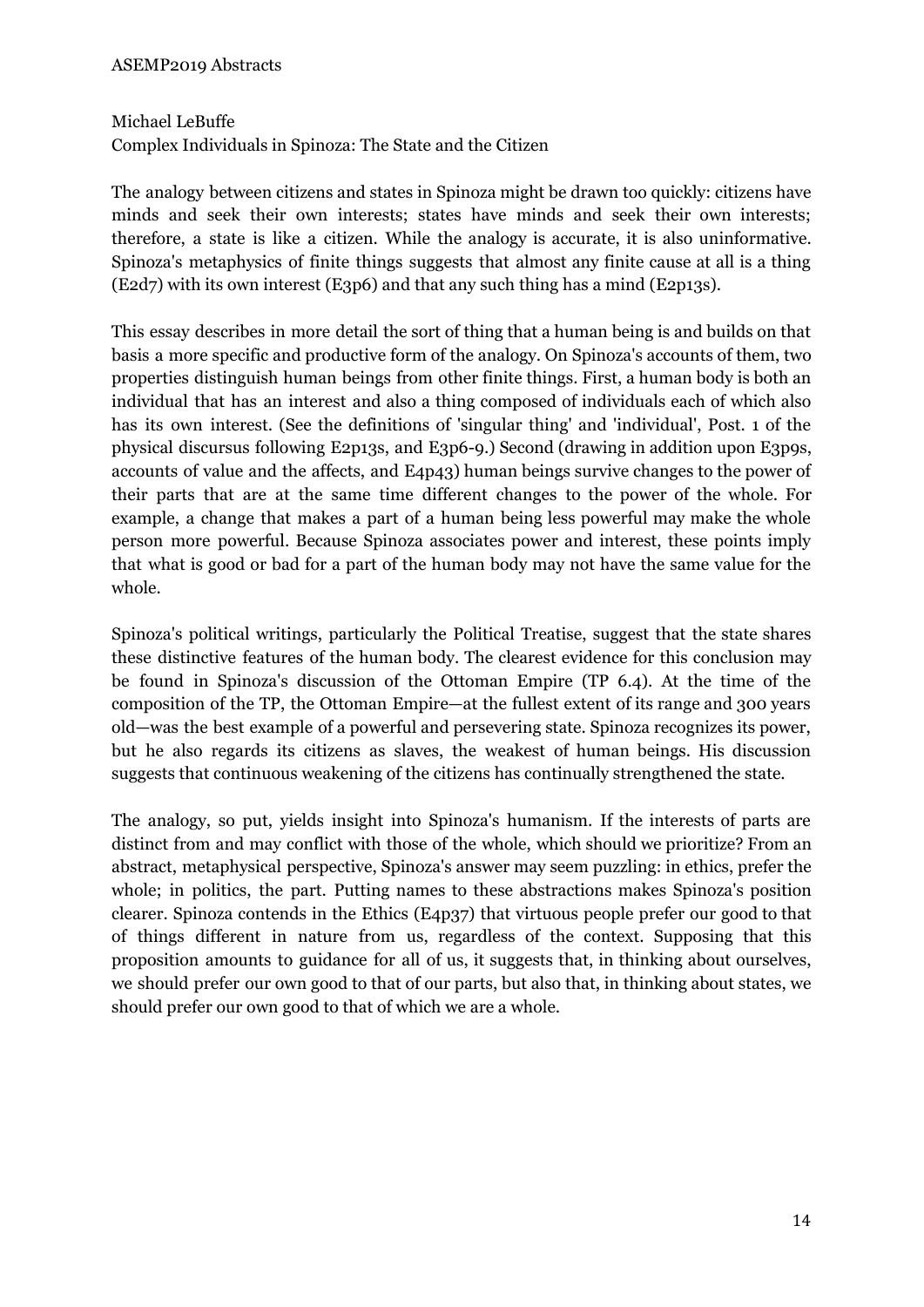#### Olga Lenczewska

From Rationality to Morality: the Collective Development of Practical Reason in Kant's Anthropological Writings

Kant's anthropological essays "Idea for a Universal History with a Cosmopolitan Aim" and "Conjectural Beginning of Human History", which display Kant's engagement with the genre of 'conjectural history', offer an account of the transition between the initial and mature uses of practical reason, and thus an account of our species' development into humans proper, i.e., into beings who not only possess the faculty of reason, but can make full or mature use of it. Kant's anthropological or empirical ethics complements his better known transcendental ethics in many interesting ways (by, for instance, explaining the tight relation between our existence as a part of nature and our existence as independent of nature). The aim of my paper is to analyze Kant's anthropological account of the development of practical reason in order to explain how pragmatic anthropology prepares the way for his transcendental ethics.

Specifically, my paper focuses on Kant's conjectural account of the way in which humans learned to make practical use of their reason in a developed (mature) way, which is characterized by the ability to exercise the psychological disposition that Kant labels pluralism in his "Anthropology": the standpoint of assuming my coexistence in a community with others and of regarding myself as governed by the universal, unanimously agreed upon law which governs the pursuit of everyone's happiness (7:130). I show that in the light of Kant's "Universal History" and "Conjectural Beginning", our attainment of the status of moral agents – agents who are governed by the moral law and adopt a pluralistic standpoint of reason – is the final stage of a process of the collective development of our species' social and rational capacities. Moreover, I show that Kant's early anthropological writings suggest that although humans entered the condition of sociality for self-interested reasons, the reasons for socio-political co-existence changed from egoistic (self-interested) to altruistic (moral) alongside the gradual development of practical reason. I conclude my paper by discussing the process of gradual moralization or the development of a virtuous character, which takes place after we have achieved the capacity to adopt the pluralistic standpoint of practical reason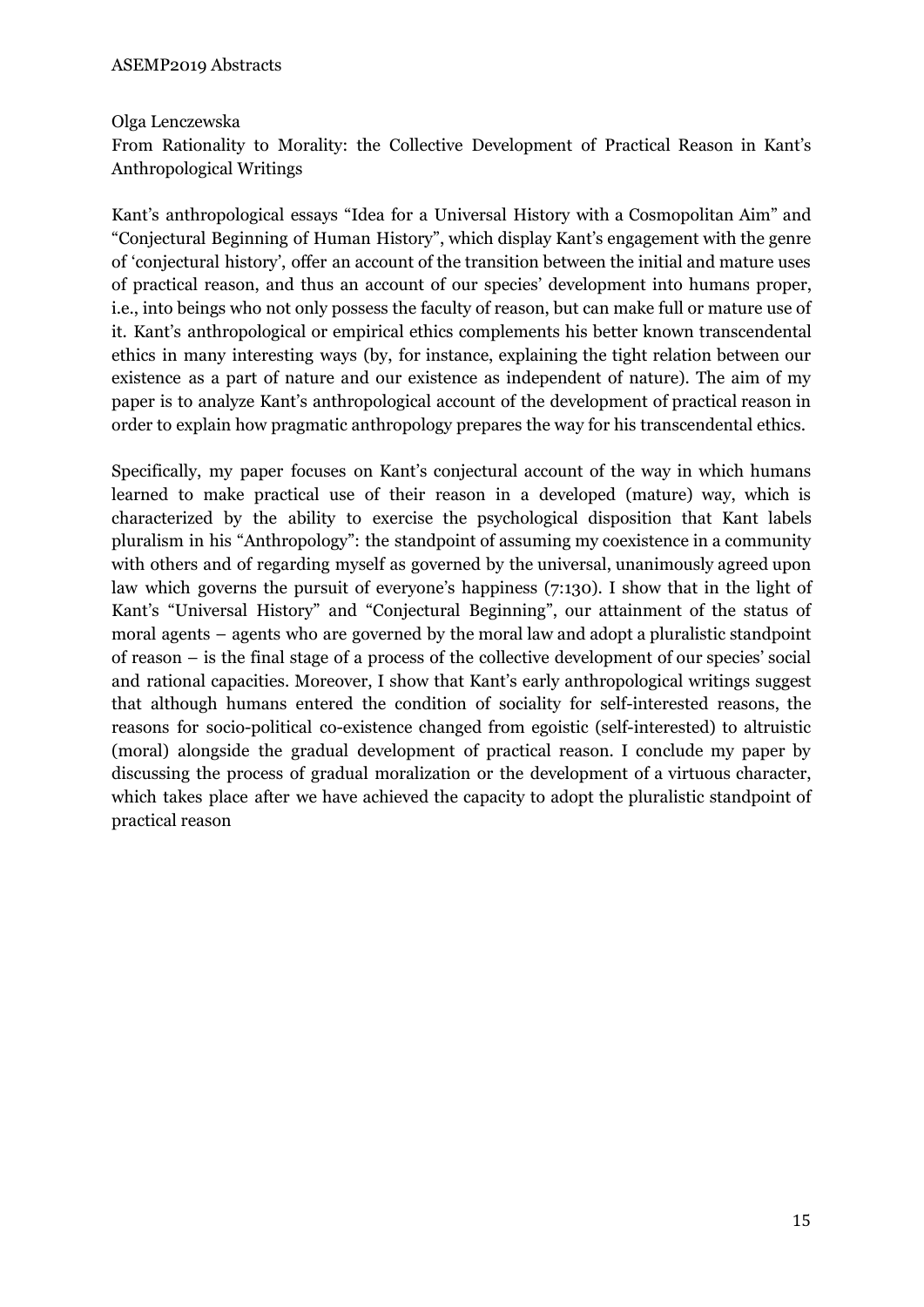Sukjae Lee Leibniz on Formal Causation

Given the central role causal realism plays within Leibniz's mature metaphysics, the continual interest within the secondary literature on how to understand Leibniz on this issue comes as no surprise. As he famously states in "On Nature Itself," "the very substance of things consists in a force for acting and being acted upon." (AG 159) Any successful reading of Leibniz's metaphysics requires that we get a firm and accurate grasp of what creaturely forces are for the mature Leibniz.

The issue of whether these forces are to be thought as fundamentally productive or efficient causes has received a fair bit of attention in the secondary literature. But other closely related issues, such as the nature of appetitive forces, have not received the attention they deserve, and another such topic appears to be that of formal causation, a deficit that this paper hopes to play a part in remedying.

Readers are familiar with Leibniz's statement concerning the rehabilitation of the antiquated notion of substantial forms as a cornerstone of his mature metaphysics in the Discourse of Metaphysics. But we are also well aware that such rehabilitations are typically executed on Leibniz's own terms, implying that what gets through the "rehabilitation process," as it were, might not be what the original proponents of the notion would have anticipated. Central to Leibnizian creaturely activity are the "primitive forces" that are causally responsible for the successive series of states of any given substance, which according to Leibniz are "as it were, the law of the series [of successive states of an enduring thing]. (G II,262). This identification of force with the law of the series itself strikes us as somewhat odd, since it seems to be one thing to say that a force causally produces its relevant effects in accordance with a law and quite another to say that the force literally is the law. While the oddity can be resolved if we simply take Leibniz to be holding the former view, but there are additional, important texts, beginning from fairly early on in Leibniz's career, that incline us to consider seriously the latter, more literal reading as well.

In this paper, I hope to pursue the prospect of understanding Leibnizian force or form as the law of the series of the creature in question with the goal of getting a better sense of Leibnizian formal causation in general. To be more specific, I hope to focus on three themes that emerge in Leibniz's discussion of formal causation: (1) the close connection he makes between "reason" and "cause" in his account of intra-monadic change; (2) his discussion of how "perception is the operation proper to the soul" (G II, 372), and how the series of perceptual states stand in certain logical and conceptual relations mirrored in the complete individual concept of an individual; (3) the possibility of reading of his criticism of occasionalism ("On Nature Itself") as the criticism of the view that lacks the proper conceptual and logical relations between creaturely states, and what implications this deficiency has. In pursuing these themes, I hope to evaluate the robustness and distinctiveness of Leibnizian formal causation, in part by making clearer how his conception of formal causation diverges from the traditional understanding of formal and efficient causation typically attributed to substantial forms within the late Scholastic Aristotelian tradition.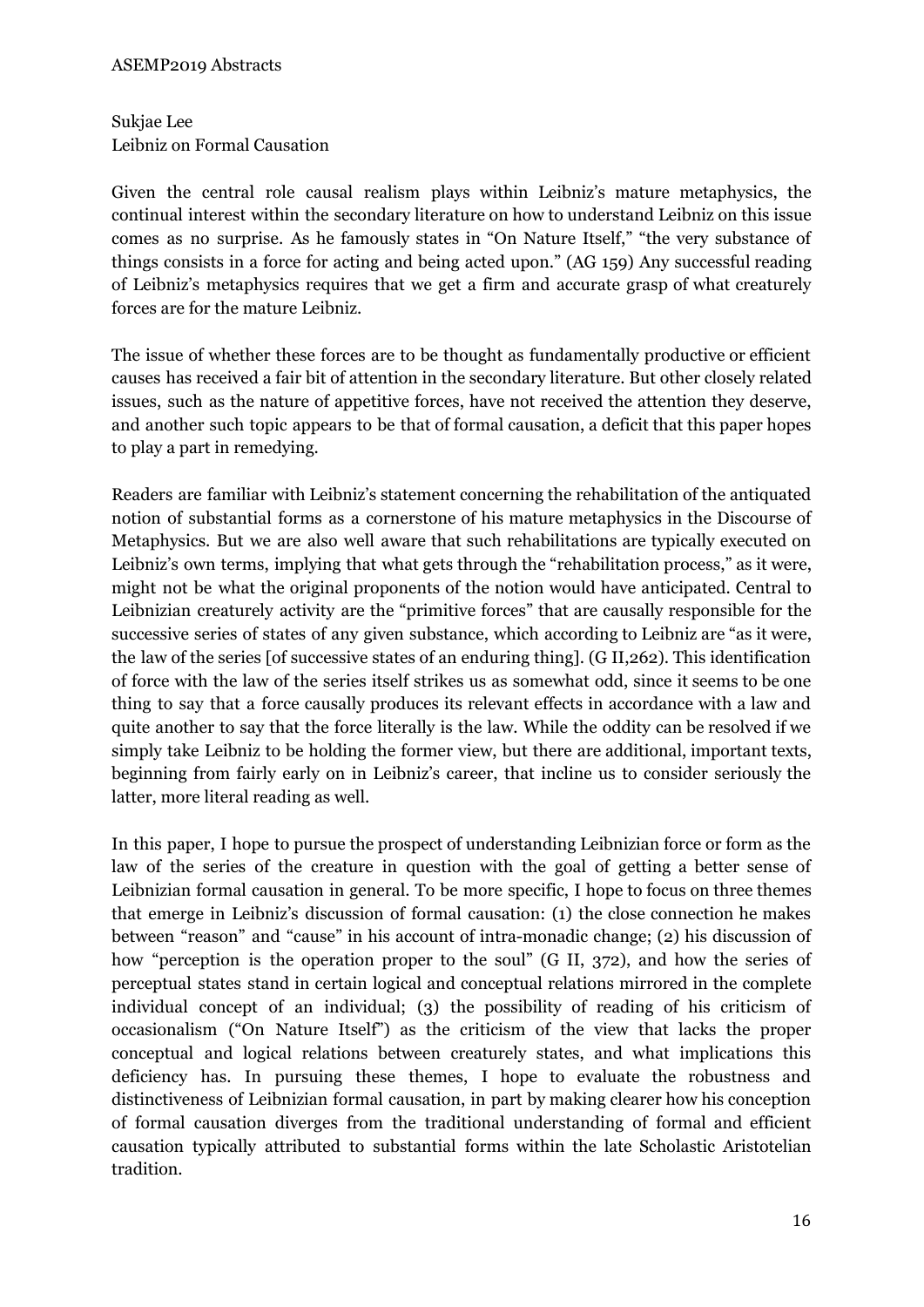# Ville Paukkonen COLLINS ON POWERS OF PARTS AND WHOLES, AND CONSCIOUSNESS

I will discuss Anthony Collins' purported materialism in his correspondence with Samuel Clarke. I will first textually argue for two starting points: a) Collins is committed to a Lockean distinction that power of thinking and actual (conscious) thinking are conceptually distinct from one another. Very briefly put, consciousness reveals us nothing about the nature of the subject it inheres in. b) Collins accepts from Clarke that consciousness is a unity; and because it is a unity, its subject must be unified too.

It is against this background that we should see that instead of attempting to account for how consciousness is, or could be, a property of a material subject, Collins attempts to make acceptable the more general idea that a sufficiently unified power, such as the power to think, could result from a joint contribution of parts of a material system. I will thus argue that the received view according to which, for Collins, "thinking and consciousness [are] emergent properties of the brain just as the property of being able to produce the smell of a rose is an emergent property of the particles that compose a rose" is mistaken.

Collins is concerned with the relation between powers of parts of a system and a unified power of a system that results from a joint contribution of powers of the parts–not with emergent materialism specifically. Collins reads Clarke as maintaining that material systems cannot think because they lack suitable unity, which is what immaterial souls possess. Collins wants to show that there is an abundance of non-controversial instances in the nature where powers of parts of a system lack the power that the system as a whole exhibits, such as a rose's (unified) power to produce a smell.

As concerns the place of consciousness in Collins' view, he takes it to be conceptually distinct from the unified power of thinking that gives rise to it. As the power of thinking need not always be actualized, it is distinct from actual thinking, i.e., consciousness. Collins' (Lockean) separation of power of thinking from actual thinking has a two-fold motivation. (i) Conceptually the distinction is based on our limited access to natures of substances, on the one hand, and our direct access to consciousness, on the other. (ii) The distinction is of particular importance in understanding of what matters for the afterlife: the continuity of the experiential reality of our conscious lives.

We will then see that since Collins' motivation for the possibility of thinking matter derives from the conceptual distinction between consciousness and its subject (which subject, according to Clarke and several others, must be immaterial), Collins also does not think he is in a position to re-bridge that gap in materialist terms, for there is nothing to materiality that would facilitate making the connection between consciousness and its subject more intelligible than under the supposition that the subject is immaterial.

<sup>1</sup> William Uzgalis, "Anthony Collins on the Emergence of Consciousness and Personal Identity", Philosophy Compass, 4/2 (2009): 363–379; 367.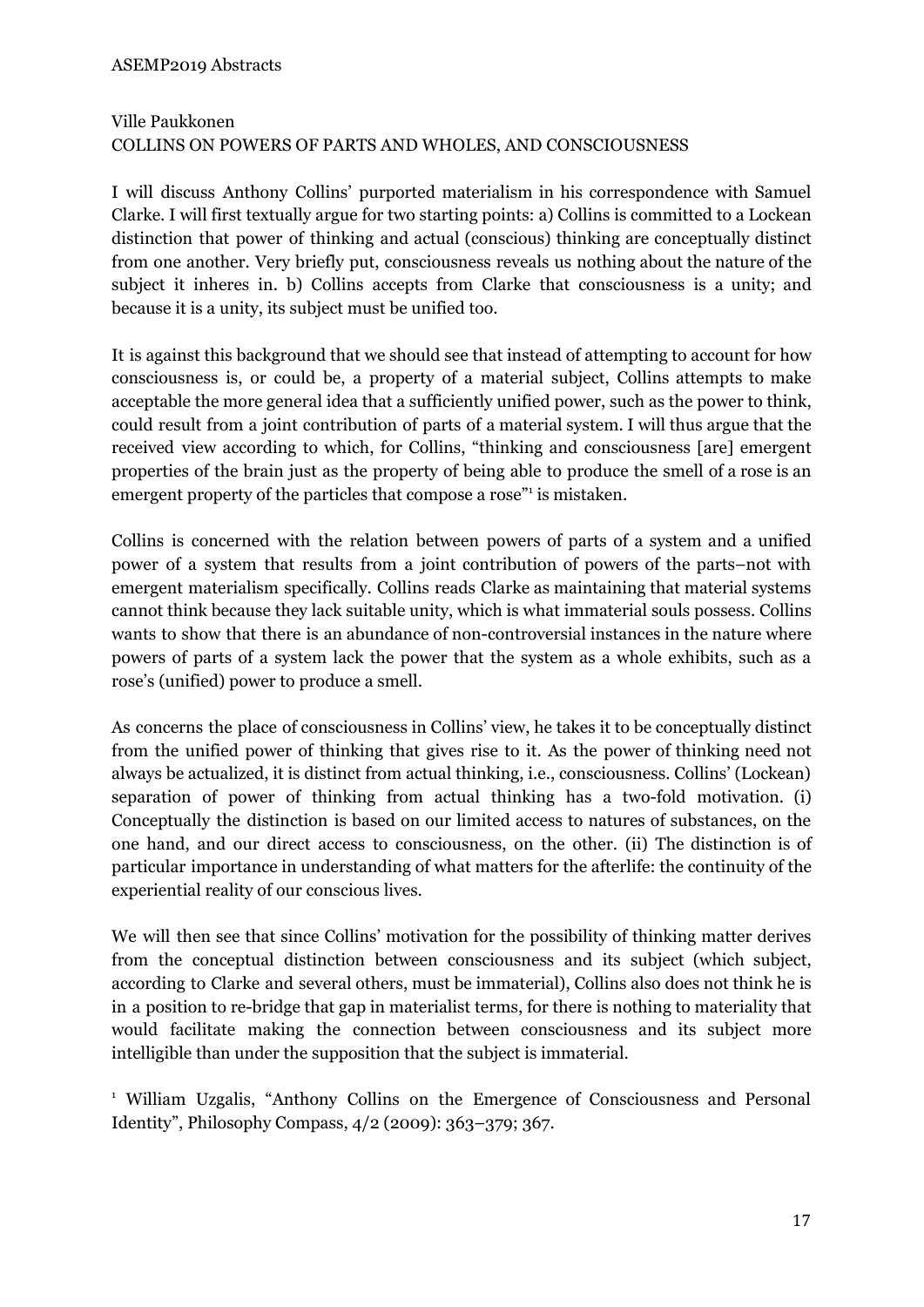# Jacob Zellmer

Spinoza on the Separation of Philosophy and Theology

A central argument of Spinoza's Theological-Political Treatise (1670) is that each individual in a society can be granted the freedom to philosophize without harm to individual and collective religious faith. To help argue for this, Spinoza completely separates philosophy and theology – the domain of philosophy is truth, whereas the domain of theology is the cultivation of obedience with almost no regard for whether its doctrines are true (call this the Separation Theory). Yet, interpreters of Spinoza have found problems in this account. Daniel Garber argues that a problem for Spinoza's Separation Theory is that Spinoza gives philosophical reasoning the ability to defeat theological beliefs. How are philosophy and theology separate if one can undermine the other? I argue for a solution to Garber's problem that reads Spinoza as making a distinction between goals and domains. This distinction allows us to bypass Garber's problem by showing that the domains of philosophy and theology are separate even though the goals of philosophy and theology may overlap or conflict. The upshot of my reading is that Spinoza's account allows for the possibility that rational thinking might undermine theological doctrines, but his account of a narrow domain of theology safeguards the core tenet of theology, namely, that obedience can lead to blessedness, from philosophical scrutiny.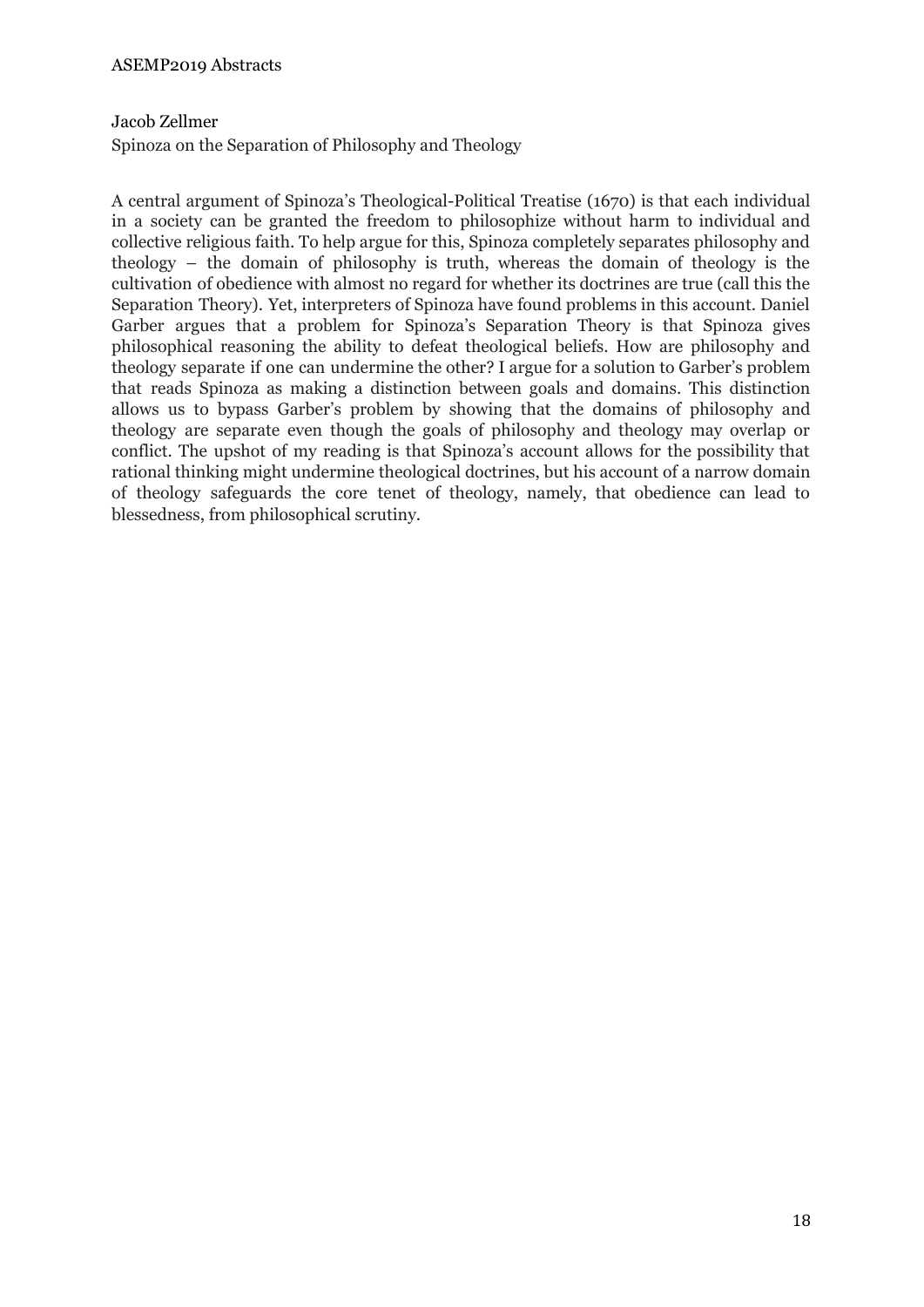Thomas Corbin

From Aristotle into Hobbes: What Hobbes' translation of Aristotle's *Rhetoric* shows us

Published in 1637, *A Briefe of the Art of Rhetorique* was released under the initials T.H. and has been reliably attributed to Thomas Hobbes. Originally a study aid for his student William Cavendish (1617 – 1684), the work was the first English translation of Aristotle's *Rhetoric* ever to be published. Although mostly true to the original, albeit in condensed form, the *Briefe* does contain significant departures. These departures, however, have never been explored in depth within the literature on Hobbes' thought.

This paper presents key findings from a comparative study on the *Briefe*. This study first compares Hobbes' translation to the original work in order to undercover what the actual similarities and departures are. This study also, particularly from the perspective of these similarities and departures, compares this translation to Hobbes' own later, more famous, works. By doing so, as this paper shows, we can not only see the kernel of what is to become Hobbes' philosophy, but we can also gain a better, more accurate, picture of what that philosophy actually looks like to Hobbes himself.

In Hobbes' *Briefe* he translates Aristotle's discussion of many political concepts and themes which will go on to be the cornerstones of his later philosophy. For example, Hobbes translates Aristotle's discussions on sovereignty, on justice, on equity, and on the purpose of the commonwealth. In each of these areas, Hobbes makes significant departures from the original. Exploring exactly what these departures are, and how they compare to the later more familiar renditions we find in Hobbes' philosophy, gives us a far more accurate picture of the way in which Hobbes himself saw these central concepts. Exploring this also gives us a better picture of how Hobbes' thought transformed over time to become one of the most important in early modern political thought.

Hobbes' philosophy clearly transformed the standard ways of thinking of the period, and indeed it has continued to do so. As a result, his philosophy has been thoroughly studied ever since. How Hobbes' own thought transformed into this philosophy, however, is far harder to study and has consequently received significantly less attention. By observing Hobbes' thought in this earlier work, we find a method that allows us to observe this more elusive transformation taking place.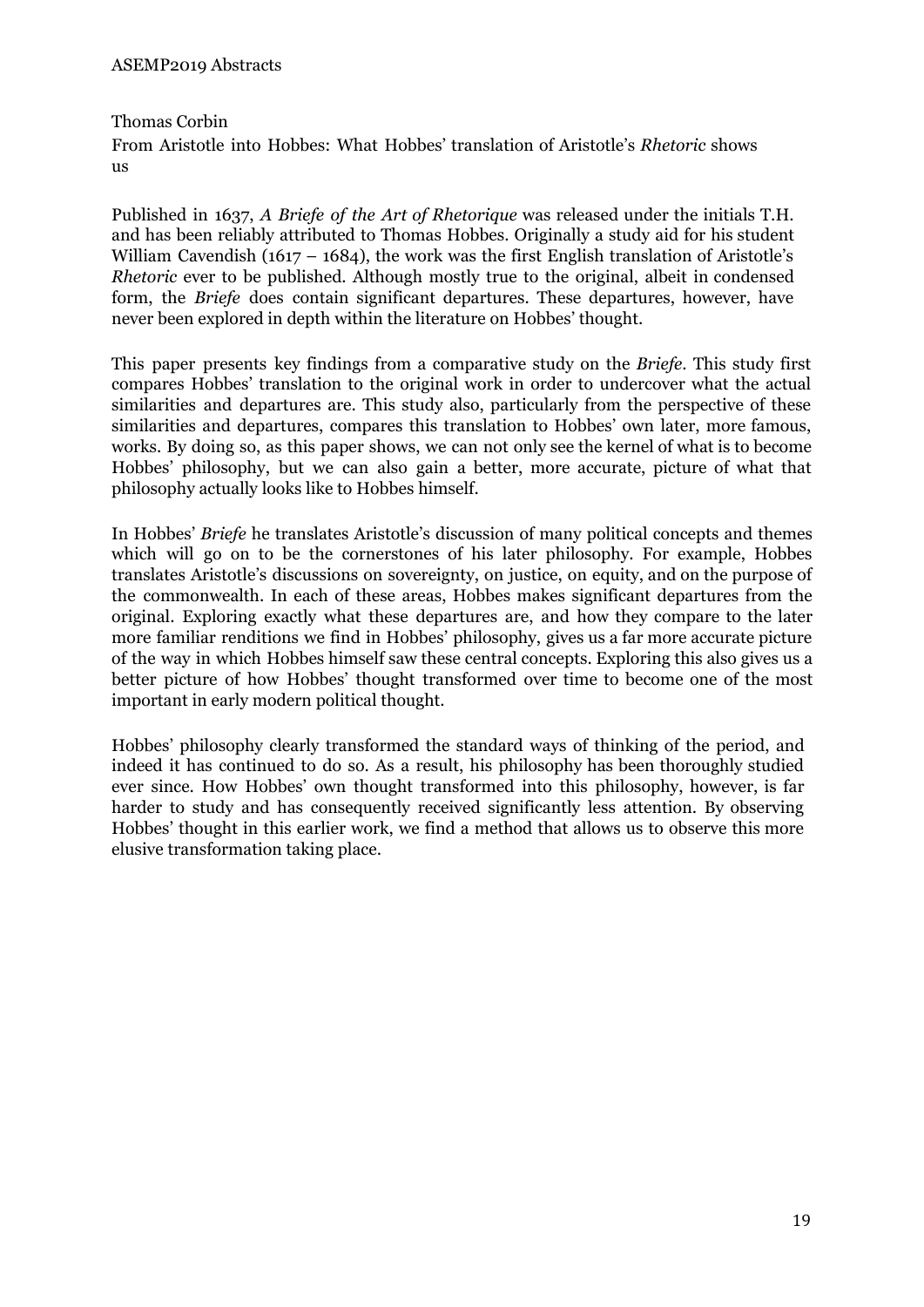Sandrine Berges

From Rousseau to Laura Ingalls Wilder: The ascension of women to the power of domesticity in 18<sup>th</sup>century France and America.

When the question of women's vote and political participation was raised most vehemently in the late nineteenth and early twentieth century, some women refused to participate on the grounds that women's power was better used in the home, keeping everybody safe, alive, and virtuous. And when women did get the vote, these objectors availed themselves of the opportunity, seeing it as a duty, rather than a right: they had to make sure that the wiser rule they exercised from home was not compromised by the vote of the 'rougher' women voters. Laura Ingalls Wilder, the famous children author, was one of these women:

"It is easy to forecast the effect of woman suffrage on politics if the home- loving, home-keeping women should refuse to use their voting privilege, for the *rougher class of women* will have no hesitancy in going to the polling places and casting their ballots."

This attitude seems to us very conservative, preventing women from accessing the political power and influence that is their right, as much as it is men's. In this paper I want to argue that this attitude has its roots in the republican thought of the eighteenth century in America, and in France. I will show how the status of women before the two revolutions did not allow even for power exercised in the home, and how the advent of republican ideals in France and America offered women non- negligible power despite their not having a right to vote.

I will begin with Rousseau's dual (and perhaps ambivalent) stand on women's place. On the one hand, he denies them any real power by saying that their power is over men, and exercised through the promise (and withdrawal) of sex. On the other hand, his placing the republican woman at the center of the home, making her indispensible for the wellbeing, physical and moral, of the family, gives women a source of power they lacked before. The flourishing of the republic – in France as in America – depends on the virtue of its citizens. And the source of this virtue is the in the hands of the wife and mother. This part of Rousseau's thought explains why so many of the women who read him in the second half of the eighteenth century fell 'half in love' with him.

In the main part of the paper I will show how four of Rousseau's readers, Mary Wollstonecraft, Olympe de Gouges, Manon Roland and Hannah Mather Crocker adapted Rousseau's views on the place of women in the home to defend their own form of (proto-) feminism. I will argue that for these women, to a large extent, and in different ways, real domestic power was also political power. I will argue that virtue was central in the republican arguments they weaved, and that this meant that power and influence were derived as much from social position than a political one. While there are very obvious (to us) objections to this position, it nonetheless marked a progress in women's position.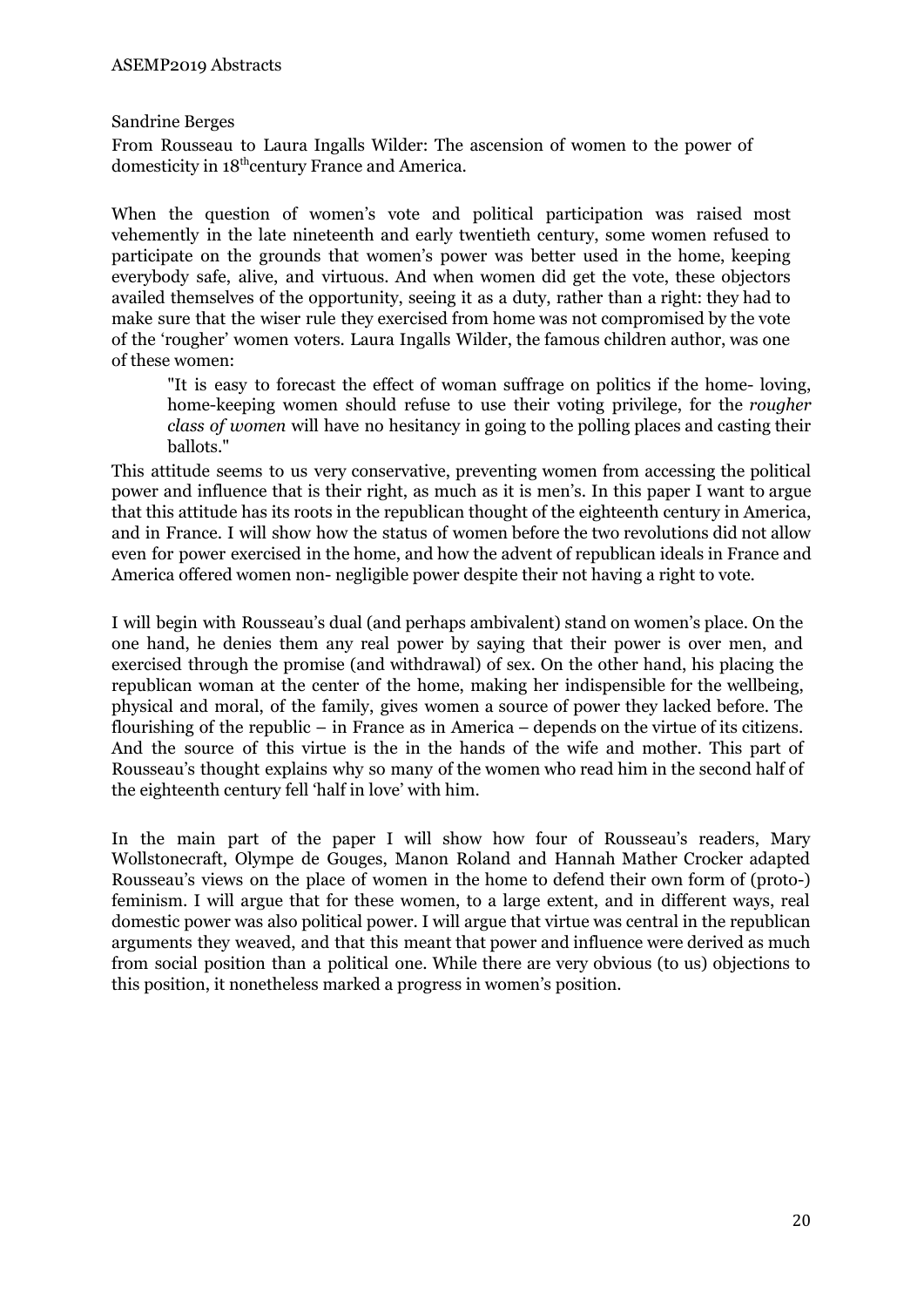### ASEMP2019 Abstracts

João Carvalho Spinoza on teleology and the free man

Prima facie, Spinoza seems committed to a surprising assertion: (1) The free man is the ethical goal we ought to achieve

This claim is particularly puzzling within Spinoza's moral philosophy because he is also committed to other claims that are jointly incompatible with it. Consider, for the sake of the argument, the following statements:

(2) The free man is one who acts only from adequate ideas

(3) To act only from adequate ideas is impossible

Apply a transitive law to the set of equivalences in propositions (2)-(3), (4) follows:

(4) The free man is impossible Replace the equivalents in (1) and (4) and we are left with a troubling claim:

(5) The ethical goal we ought to achieve is impossible (i.e. an unachievable goal)

This paper is an attempt to clarify the nature of this puzzle; to assess the consistency of each claim against the metaphysical backdrop of the Ethics; and to defend a more productive and coherent reading of the free person, compatible with those commitments.

What's puzzling about this set of claims is that accepting premises (2)-(3) entails that the free man is an unrealizable ideal. In turn, this generates the troubling conclusion that Spinoza appears to concede that a certain ideal can constitute a legitimate normative demand, while maintaining that it is impossible to meet this demand. In other words, the problem is that we ought to achieve an ideal that cannot be achieved. This tension amounts to a contradiction if we accept that Spinoza's moral philosophy is committed to some version of the view that one can do what one ought to do. And, to further complicate this puzzle, even his endorsement of such an evident principle is disputed in the literature on the topic (Youpa 2010; Kisner 2011).

I argue that the puzzle should be resolved by rejecting the idea that the free person represents an ethical goal (pace Nadler, forthcoming). Spinoza rejects and, given his other commitments in the Ethics, ought to reject (1). The two commitments that are specially relevant for this purpose are his rejection of final causation and his endorsement of naturalism.

In rejecting final causation, Spinoza also rejects the idea that the sort of guidance that morality provides is to be understood through specifiable ends. Naturalism reaffirms this doctrine for human agents, ruling out any reference to goals that our activities ought to realise. Thus, propositions that express requirements on how a human being ought to be lack any basis in nature. The notion of the free person then does not encompass a set of normative demands or action-guiding principles.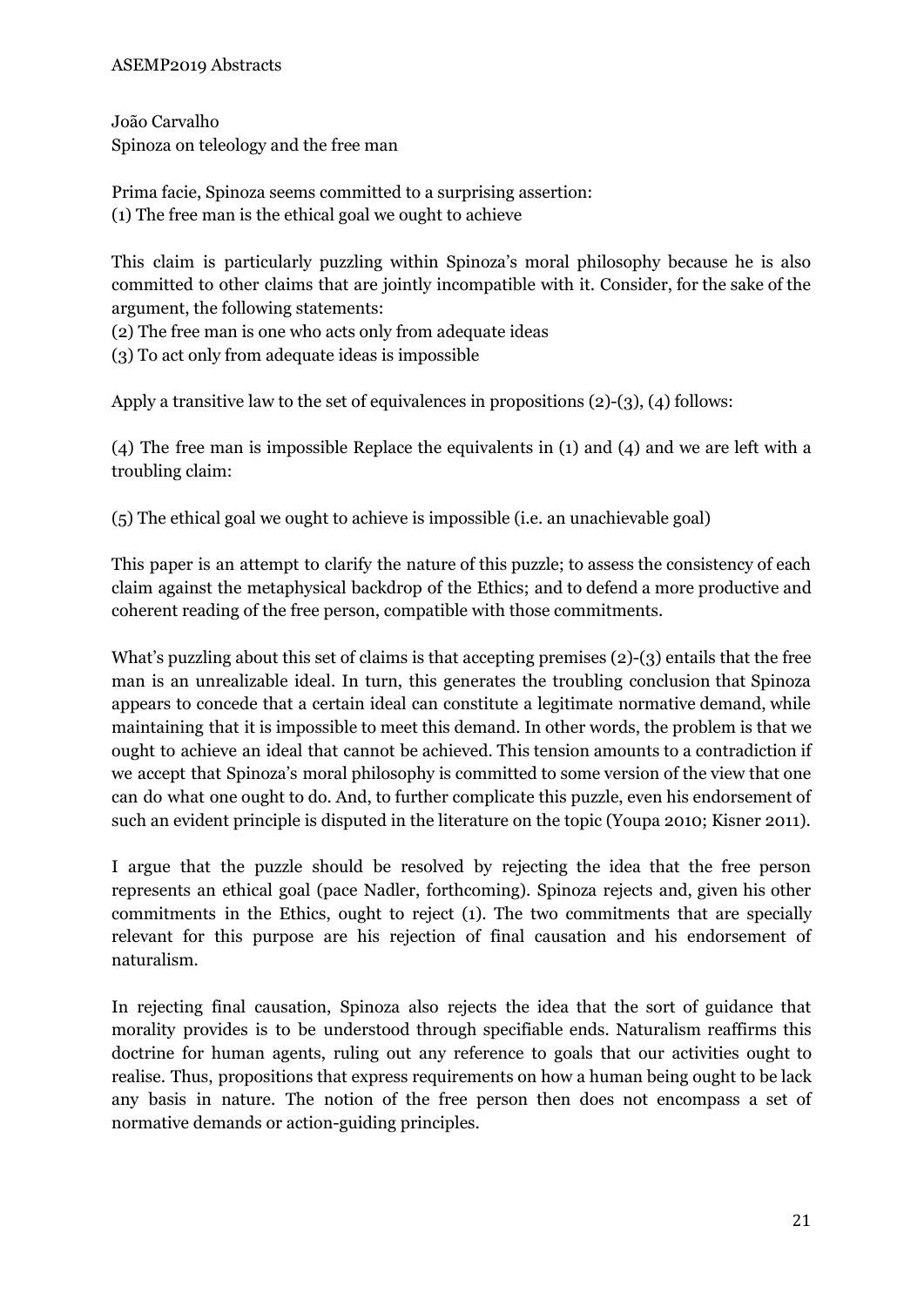In a conclusion, I assess the extent to which the free man, given Spinoza's metaphysics of finite things, can serve an important function. It is a means for understanding ourselves: we can only understand the extent to which we are free by comparing our condition to a perfectly free life, and this is what the model represents.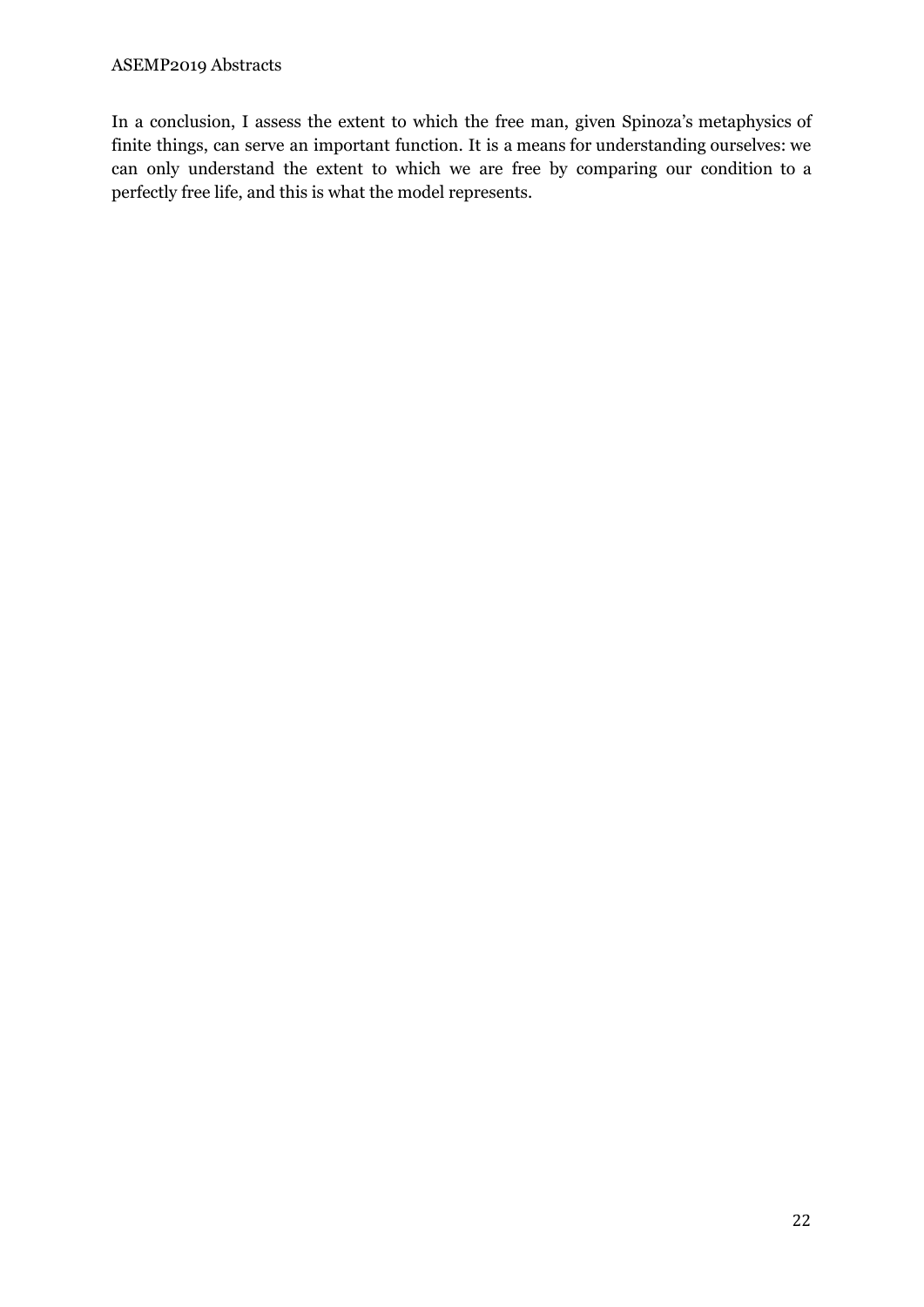# Sandra Field

The writings of Thomas Hobbes transformed the standard ways of understanding politics in the early modern period. Many thinkers in his time understood the normative form of political society to be a 'mixed constitution': in such a constitution, a stable and just political order is brought about by balancing the power of various elements of the polity against each other. Hobbes vehemently rejects this standard view, proposing instead that the normative form of politics is a unitary constitution under an absolute sovereign. In my paper, I explore a dilemma of social ontology which arises in Hobbes's defence of unitary absolute sovereignty. The dilemma was originally posed by his contemporary critics, and has recently been resurrected by Kinch Hoekstra. Hobbes famously conceived all forms of sovereignty as popular. On his view, sovereignty is constructed by the unification of the many individual wills of subjects within a commonwealth. This allows him to defend all forms of sovereignty, whether democratic, aristocratic, or monarchical, as equally enacting the will of the people. But this argument appears to undermine his criticism of mixed constitutionalists. If it is possible to combine multiple wills of individual subjects into sovereignty, why could it not equally be possible to combine the wills of the various political bodies of a mixed constitution? The puzzle of social ontology, posed sharply by Hoekstra, is how the two cases are relevantly different; Hoekstra takes Hobbes to be simply inconsistent. <sup>1</sup> To the contrary, by drawing attention to the structures of the concrete power (*potentia*) of the sovereign generated in the respective cases, I will offer a principled account of the varying possibility of constituting a single political will out of diverse human and institutional elements. My paper would fall under panel theme 3: State and Secularism.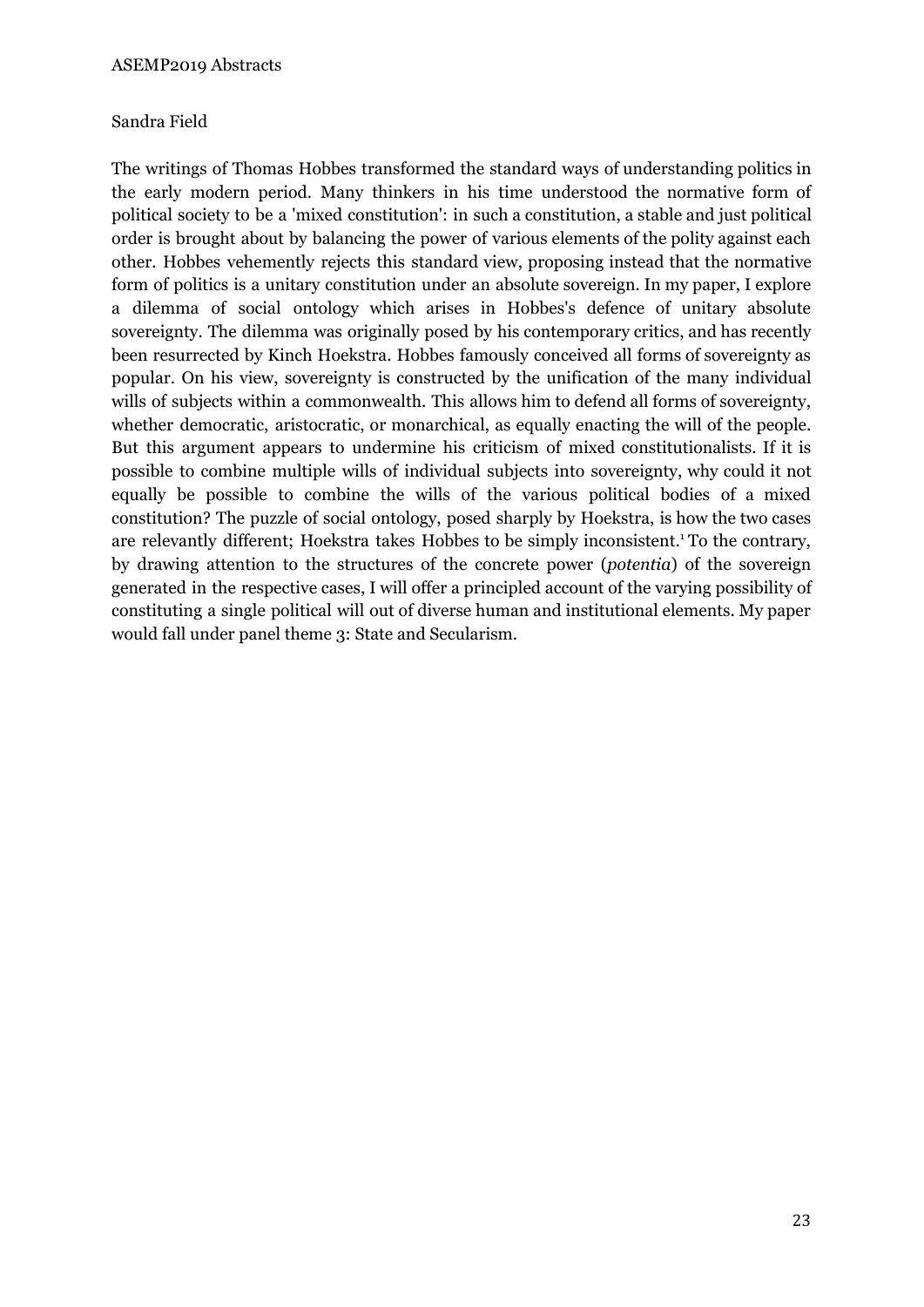Tsuyoshi Matsuda Leibniz's relationalism of actual time

Leibnizian view on time is generally featured as "relationalism" in contrast to Newtonian "absolute time" in his correspondence with Clark. However we can go one step further to explore an ontological depth of this relationalism of time by focusing on the conception of "temp effectif" or "actual time." By explicating the context of his remark of § 27 of 5 th letter to Clark in 1715, Leibnizian ontology of actual time can be first of all confirmed as an application of the principle of the identity of indiscernibles, for Leibniz in order to uncover the "ideality" of Newtonian "absolute time" that indifferently and monotonously flows independently from every individual events, in addition to its "reversible" character as a parameter of movements of bodies within frameworks of classical physics. Thereby the qualitatively individual character of actual time is elicited (cf. Matsuda.2016a).

The second issue is about "instant" and "tense" in the relationalism of actual time. In his correspondence with Bourguet in 1715 (GPⅢ.581ff), Leibniz makes a distinction between two types of relationships of "instants" for escaping from "labyrinth of the composition of the continuum." The one of them is the dependency relationship of later instants on earlier ones, as it is expressed in the phrase; "every present state of a simple substance is a natural consequence of its preceding states, so its present pregnant with the future" in Monadology §22. Actual time as instant has qualitative differences one after another in opposition to ideal or mathematical relationships of "instants" as geometrical points, besides unsymmetrical and transitive order.

From the context of rebuttal to "eternal return" in Apocatastase pantiōn in 1715 (Leibniz.1991. 74) and Theodicy §211, we argue finally for both "biological" and axiological aspects of relationalism of actual time in its depth, by dealing with his original interpretation of a passage of de Arte poetica of Horatius about "Zitherist who repeated errors in the same part": actual time with constantly and qualitatively differentiating features cannot be equated with the possible order of succession as counterpart of the order of simultaneity, because every change of every monad are, metaphysically speaking with Leibniz, predetermined in "περιχώρησις" or interdependence of things of the Universe (Matsuda.2017). Therefore the series of instants must be seen as unfolding process of the perfection or optimization of monad as "entelechy" that is realized not only in the history of mankind, but also in the "evolution" of living things (Matsuda.2016b) despite twists and turns.

References : Leibniz. G.W., 1991. De l'horizon de la doctrine humaine (1693) ; Apocatastase pantiōn (La Restitution universelle) (1715) textes inédits, traduits et annotés par Michel Fichant.Paris.

Matsuda. T., 2016a. "The actual time in later Leibniz" Vorträge des Ⅹ.Internationalen Leibniz-Kongresses. ed. W. Li. et al., Olms. Ⅲ. 441-455.

――., 2016b. "Leibniz and "Biology"――A historical and philosophical consideration" Selected papers in Contemporary and Applied Philosophy, The 2nd CCPEA.101-117.

――., 2017. "Leibnizian naturalism seen from his reception of Anaxagoras's "perichôresis" The Journal of Philosophical Ideas. Special Issue, 395-419.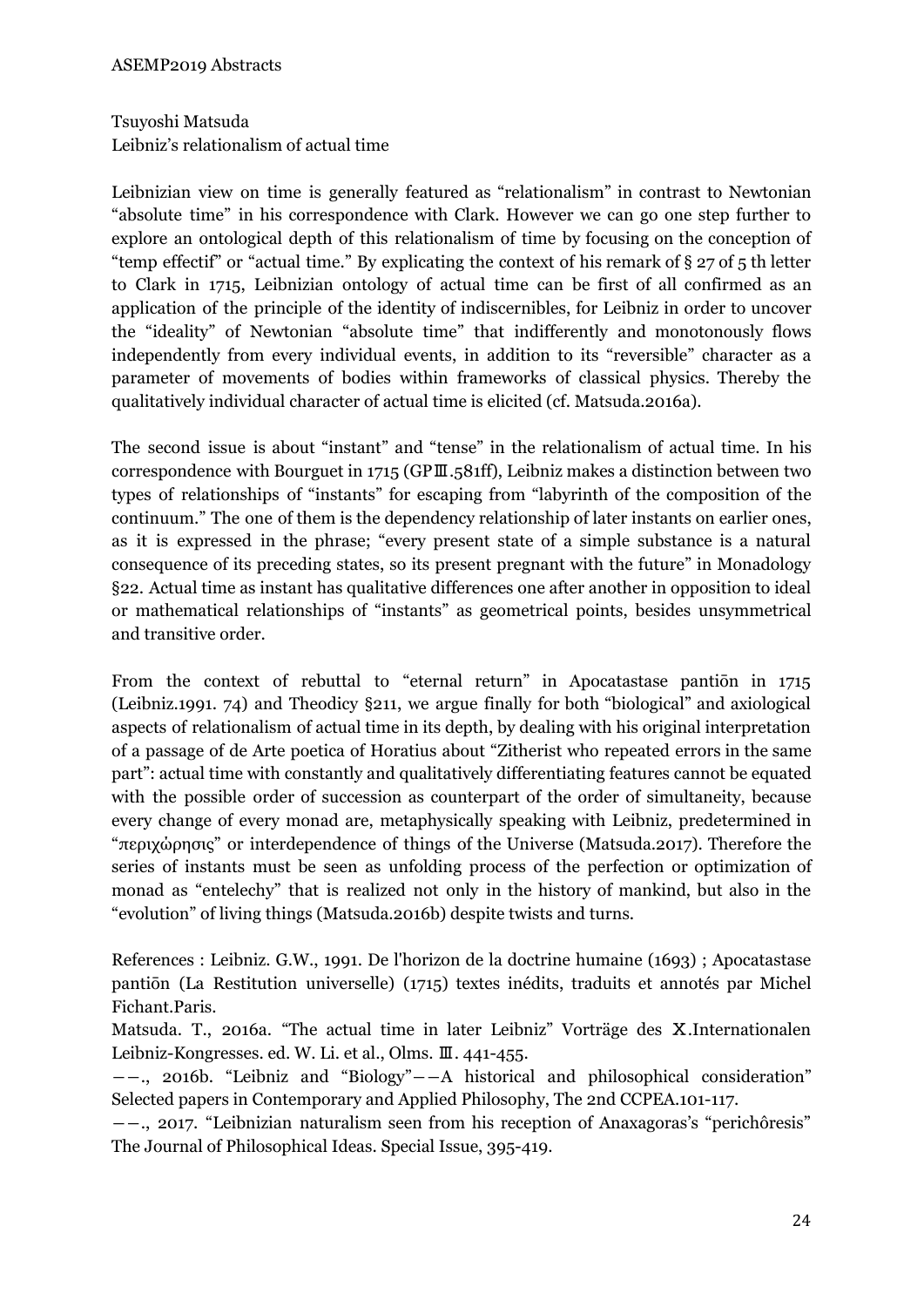Shohei Edamura

Inertia, Science, and Substantial Forms in Leibniz's Early Metaphysics

In Discourse on Metaphysics, Leibniz explained a drastic change of his view. According to his account although he once held the thoroughgoing mechanism that body consists in its shape, size and spatial motion, he started to accept that bodies have substantial forms that constantly endure and act:

[P]erhaps I will not be condemned [for restoring substantial forms] so easily when it is known that I have long meditated upon the modern philosophy, that I have given much time to experiments in physics and demonstrations in geometry, and that I had long been persuaded about the futility of these beings, which I finally was required to embrace in spite of myself and, as it were, by force, after having myself carried out certain studies. (DM 11 = AG 43)

What did Leibniz mean by "certain studies"? Leibniz addressed several distinct topics after the quoted passage. There are metaphysical discussions to demonstrate that extension alone cannot constitute the substance of body, that an individual notion includes everything that will happen to the individual, and that every individual substance expresses the whole universe. And Leibniz argued for the distinction between the momentum and the quantity of force. Moreover, Leibniz discussed the law of nature that larger bodies resist motions of other bodies more strongly than smaller ones. Among these topics, commentators took the distinction between the momentum and the quantity of force, as well as the conservation law concerning the quantity of force, to be Leibniz's strong motivation for adopting substantial forms.

However, the last item, namely the law of nature concerning the resistance of bodies, is quite important for understanding Leibniz's metaphysics. Thus I shall argue that Leibniz's understanding of passive force, presumably influenced by Kepler, is a primary motive to restore substantial forms. In the first section of my presentation, I will demonstrate that Leibniz postulated substantial forms to explicate how body continues to move despite that it has natural inertia. As Kepler did, and Newton didn't, Leibniz thought that the motion of a body is gradually weakened by its inertia. Thus he thought that if a body keeps the same speed, a continuous action must be postulated.

I also argue that Leibniz held that God's providence requires him to provide immanent active forces to bodies so that he can manage the universe of bodies in the most efficient way. Although Leibniz did not explicitly mention Malebranche in the early works, Leibniz substantially rejected Malebranche's theory that bodies do not have active forces and God directly moves bodies every moment.

And finally, I introduce another and more important argument based on Leibniz's understanding of science. Leibniz thought that science needs to explain phenomena in terms of the nature of a finite thing. This lets us see why Leibniz thought that bodies must have intrinsic active forces insofar as any other explanation cannot elaborate phenomena by means of the nature of body.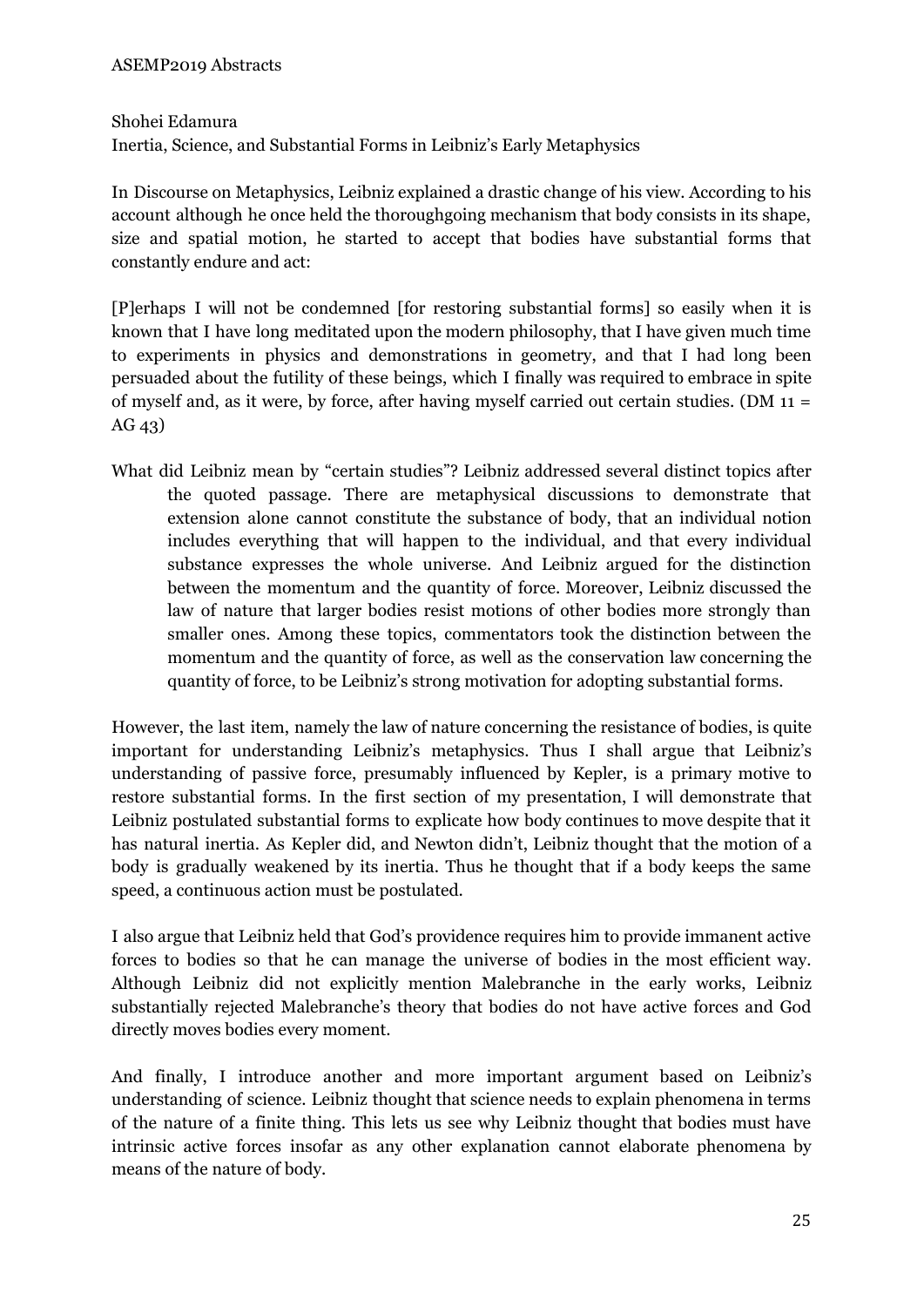#### ASEMP2019 Abstracts

# Marco Storni Du Chatelet on Newtonian Attraction

In this paper, I intend to analyse Emilie Du Chatelet's interpretation of Newtonian attraction. This I shall do relying on two texts of hers: the review of Voltaire's *Éléments de la philosophie de Newton* (1738), published in September 1738 on the *Journal des savants*, and chapter 16 ("*De l'attraction newtonienne*") of the *Institutions de physique* (1740).

In the 1738 review, Du Chatelet sticks up for Newtonian physics, arguing against a set of classical neo-Cartesian claims. To reproduce the complexity of the debate, alongside the presentation of Voltaire's and Du Chatelet's arguments, I shall consider the position of a critic of the Newtonian tradition, namely the Jesuit Noel Regnault (1683-1762), who wrote a polemical review of the *Éléments* immediately after its publication (*Lettre d'un physicien sur la philosophie de Newton mise à la portée de tout le monde par M. de Voltaire*).

The analysis of Regnault's text shall also help to understand why, although Du Chatelet's ideas on Newton's physics change significantly after 1738, and become much more critical, her position still differs from that of the neo-Cartesians. In the second part of the paper, I shall indeed concentrate on Du Chatelet's *Institutions de physique* (1740), where, if the physics addressed is of an essentially Newtonian character, the metaphysical apparatus is certainly not, let alone the overall architecture of the text – reason why Newton, and particularly the concept of Newtonian attraction, is fiercely criticized.

My analysis will yield a picture of Du Chatelet as an acute critical interpreter of Newtonian natural philosophy, of which she has an in-depth knowledge, and of which she retains the main scientific results, while criticizing its metaphysical framework. This she does without falling back into a Cartesian approach, which she considers scientifically weak; she rather reworks the heritage of Leibniz and Wolff with the aim of providing a unitary, coherent, and scientifically up-to-date, picture of physical reality.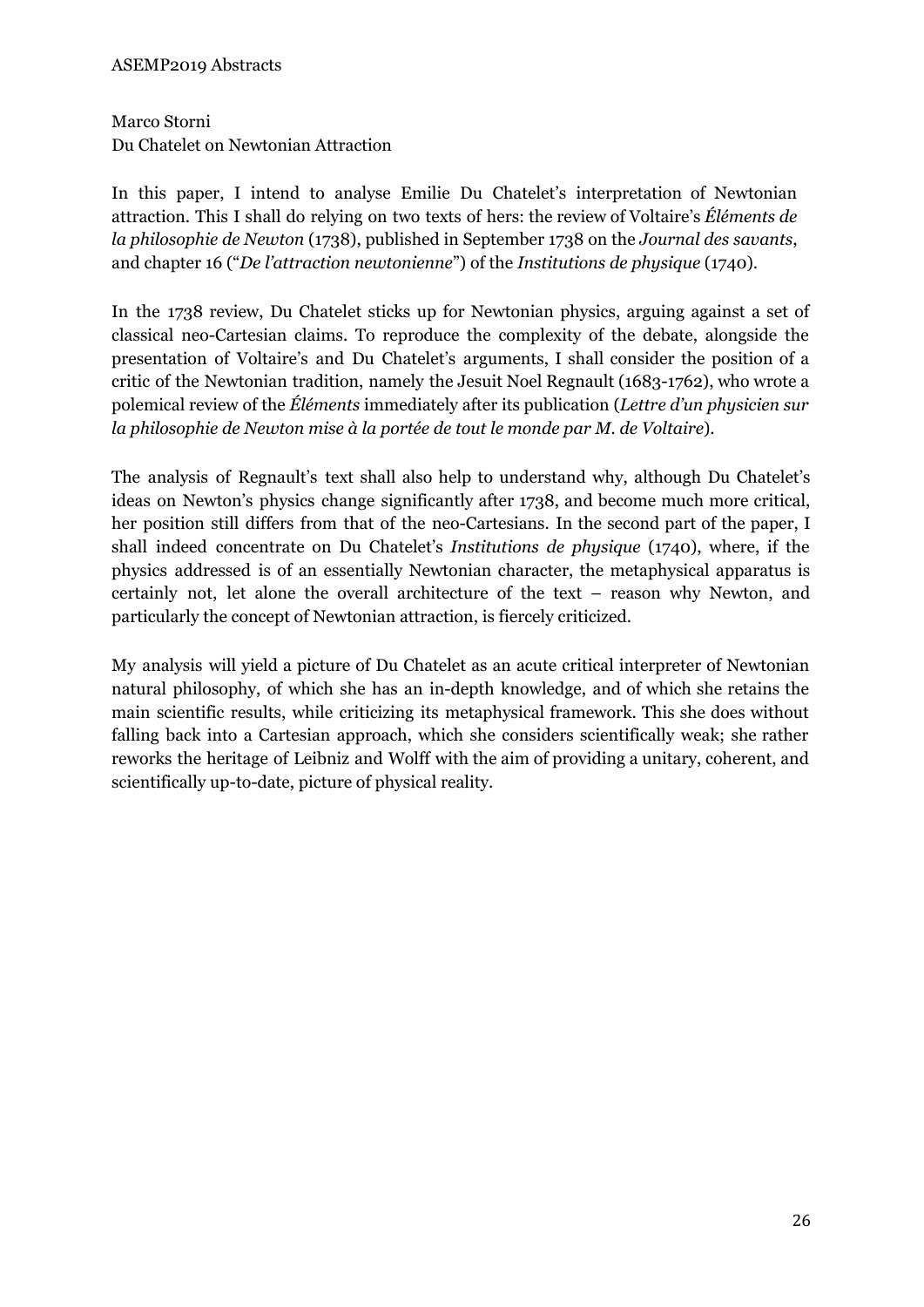Lisa Shapiro

The Challenges of Being a Thinking Thing

What is it to be a thinking thing? Is it simply to be conscious, aware of our thoughts? Or is it something more? In this talk I draw upon Descartes and his near contemporaries to explore the question of what it is to think and to become a thinking thing. I argue, first, that Cartesian thinking involves essentially owning one's thoughts, where this ownership is an achievement – the result of an active norm-governed process. However, if thinking is, in this sense, an achievement, it is an ability that we develop. How is it that we develop into thinking things?

In 1686 Françoise d'Aubigné, Madame de Maintenon, opened a school at Saint-Cyr, just outside of Versailles, for impoverished aristocratic girls, (usually daughters of deceased military officers) with 250 students. The school itself is fascinating, offering a developmental curriculum in reading, writing, arithmetic, and religion, and introduced history, Latin and painting for older girls. There were four colour coded classes – reds (ages 7-11), greens (ages 11-14), yellows (ages 14-17), and blues (ages 17-20), and a professional lay teaching corps (the Dames Saint Louis), who were instructed in a pedagogy focused on dialogue or conversation, and who worked with apprentices – drawn from among the older students – who would review material and guide smaller groups in discussion. The school thrived as the leading European school for girls until it closed in 1793 by order of the revolutionary government, and it is historically interesting as a founding institution of lay education of girls and young women. It is also philosophically interesting insofar as the whole enterprise was structured on providing reasons, that is, teaching girls to become thinking things. Considering the structural features of the education at Saint-Cyr invites questions about the core of a Cartesian thinking thing.

Both the form and the content of the curriculum -- the dialogues that the serve as its foundation, as well as the addresses of Madame de Maintenon to the students, and to the faculty – suggests that learning to reason is a matter of practice: providing examples for students, having the students imitate those examples, and presumably encouraging them to give reasons for themselves. Recognizing that reason-giving involves practice raises a question of how to distinguish autonomous reason-giving, or the ownership of thought, from habituation or automatic trained responses. Equally, this practice in reason-giving at Saint-Cyr was informed by a very clear set of social norms that served a conservative political end. In particular, students were both alerted to the challenges of a woman's place in society, and yet seem to be encouraged not to resist those places but rather to develop the resources to survive the challenges. Maintenon's educational institution thus brings out how reason-giving practices are not independent of social mores, and so raises a question about the degree to which the reasons themselves have validity.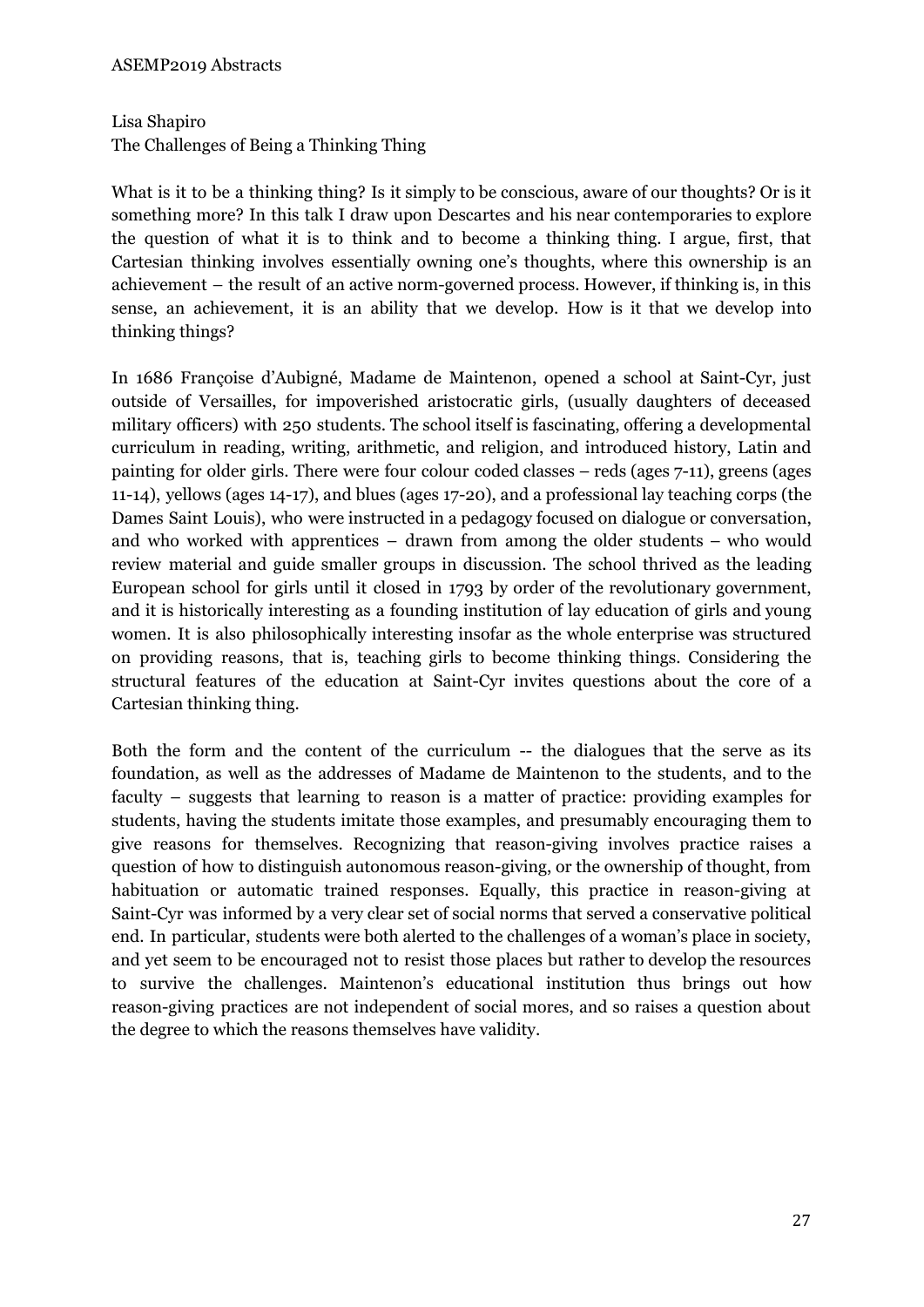# Nicholas Currie The Early Modern Logic of Representations

In this paper, I will unpack a distinctive conception of logic pervasive in the early modern era, a conception of logic which preceding scholars have tended to refer to as the 'logic of ideas', the 'logic of concepts', or even 'facultive logic', but which I label the logic of representations (LoR). 1 First of all, in §1 I will set out a general, schematic outline of what LoRs looks like based on elements common to Arnauld's Port-Royal, Locke's Essay, Leibniz's logical corpus, and the Wolffian logics of Wolff and Baumgarten. The picture that will emerge is of a core theory divided into three branches, mirroring the basic structure of term logics, albeit with the substitution of non-epistemic/psychological notions like term and proposition for epistemic/psychological alternatives. 2 Branch 1 will be seen to concern the ordering of a set or subset, S, of the basic intentional, representational mental items (i.e. usually called either "ideas", or "concepts") in terms of an inclusion, or "containment", relation. This ordering will then be seen to have significant consequences for both (i) the truth conditions of more complex representational mental items – usually called "judgements" – in branch 2, and for (ii) logical implication between judgements in branch 3. More specifically, I will argue that the move to branches 2 and 3 is a consequence of an assumed order-isomorphism which holds between (i) the mind-dependent inclusion relation on the set of basic representations as studied in Part 1, and (ii) the mind-independent implication relation between a set of semantically defined predicates on S, P(S). In §2 I will argue that in spite of their suffusion with informal epistemological and metaphysical commitments, LoRs can nonetheless still be meaningfully called logics. More specifically, I will urge that in so far as they seek to provide an explanation of logical implication, they constitute general theories about the basis of human logical capacities. Finally, in §3 I will argue that the basic structure of LoRs is open to variant interpretations with radically different philosophical consequences. I identify two main species of interpretation, one which is essentially Cartesian and another which is essentially Lockean. The Cartesian reading seeks to explain the order-isomorphism between mind-dependent conceptual inclusion and mind-independent predicate implication in terms of God. The Lockean reading instead seeks to explain it in terms of the triangulation of the former in terms of the latter by means of experience.

<sup>1</sup> The term 'logic of ideas' was originally coined by Yolton (1955), but also features prominently in Schuurman (2001), (2004), and (2005). The term 'logic of concepts' appears frequently in both Anderson (2005) and (2015), and as 'Logik der Begriffe' in Prien (2006). The term 'facultive logic' is due to Buickerwood (1985).

<sup>2</sup> A fourth branch on 'method' is invariably also included but not of importance to the theory of implication in terms of containment at the heart of LoRs.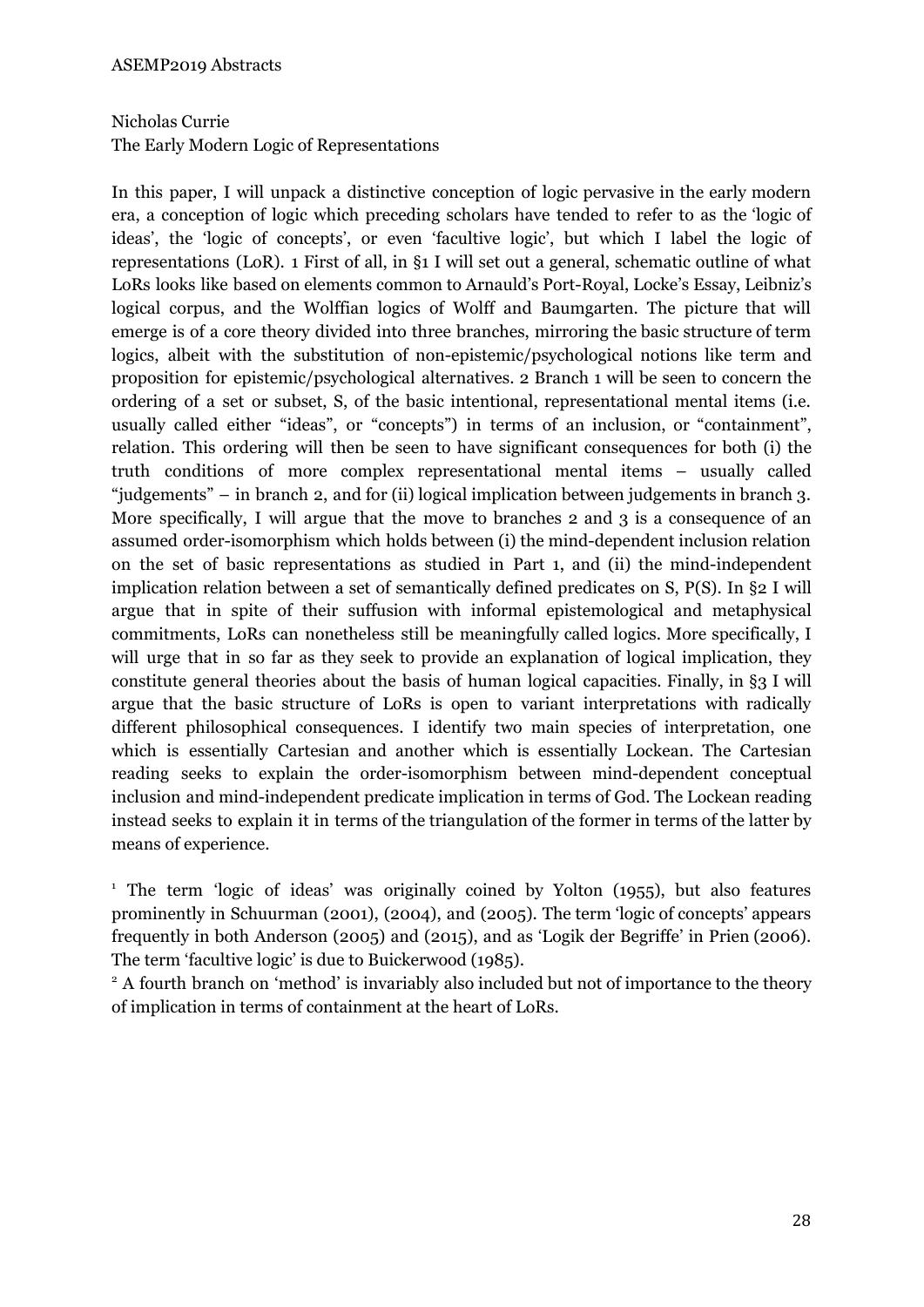#### Adwait A. Parker

Cartesian Substance in the Context of Realist Copernicanism

A surprisingly lesser-studied aspect of Descartes' metaphysics of substance is its connection to his realist natural philosophy.<sup>1</sup> Scholars today are increasingly interested<sup>2</sup> in finding grounds for Descartes to assert that ordinary manifest material bodies (like stones and clothing) <sup>3</sup> are substances. The challenge is to find some quantity or attribute or principle of individuation asso- ciated with material substance that remains conserved even while material substance loses parts. This challenge has not been approached from the perspective of Descartes' realist Copernicanism.

In particular, one unexplored avenue are material substances intermediate to ordinary manifest substances and metaphysically ultimate substances, namely, the planets. They are phenomenal deliverances but also theoretical constructs, defined in the Cartesian vortex theory by their volume-to-surface area ratio, which determines their orbital distance from a central body. <sup>4</sup> John Schuster's work has indicated Descartes' turn to realist Copernicanism involved reflection on volume-to-surface area ratio as an explanatory tool in corpuscular-mechanism. 5

Building on his work, I show how conservation of volume-to-surface area ratio provides a way to call planets substances, but only if we make a surprising move in re-interpreting Descartes' notion of 'determination to motion,' or principal directional tendency to motion. Puzzling to Hobbes and many others since, 'determination' is commonly held to be a mode of a mode (a privileged direction of a speed). <sup>6</sup> But in static equilibrium, the model for Descartes' theory, a body acquires directional magnitude in relation to the whole system of bodies. I argue from these considerations to treat determination as a shared mode, much as the boundary between two bodies is a shared mode (which Descartes uses to explain the Eucharistic mystery).

<sup>1</sup>However, see: Des Chene, Dennis, 1996. Physiologia: Natural Philosophy in Late Aristotelian and Cartesian Thought. Ithaca: Cornell University Press.

<sup>2</sup>Schmaltz, Tad M. 2018. 'Descartes on the Metaphysics of the Material World,' Philosophical Review, Vol. 127, 1-40; Schechtman, Anat. 2016. 'Substance and Independence in Descartes.' Philosophical Review Vol. 125, 155–204; Brown, Deborah, and Calvin Normore. Forthcoming. Descartes' Ontology of Everyday Life.

<sup>3</sup>Meditation III: "a stone is a substance, or is a thing that is apt to exist per se [quae per se apta est existere]" (AT 7:44); clothing is given as an example in Replies to Objections VI (AT 7:441) and in Comments on a Certain Broadsheet (AT 8-2:351).

<sup>4</sup>Schuster, John, 2005. 'Waterworld': Descartes' Vortical Celestial Mechanics. in Anstey & Schuster: Science of Nature in the 17th Century. Springer.

5 Ibid, esp §7. See also Schuster 2013, Descartes-Agonistes, Springer, esp. chs 4 & 8. 6Sabra, A. I., 1967, Theories of Light from Descartes to Newton. London: Oldbourne, pp 118-121; Gabbey, Alan, 1980 'Force and Inertia in the seventeenth century: Descartes and Newton' in Descartes: Philosophy, mathematics and physics, ed. S. Gaukroger, pp 230-320. Sussex: Harvester; Knudsen and Pedersen, 1968, 'The link between "Determination" and conservation of motion in Descartes' dynamics. Centaurus 13: 183-186; Prendergast, TL,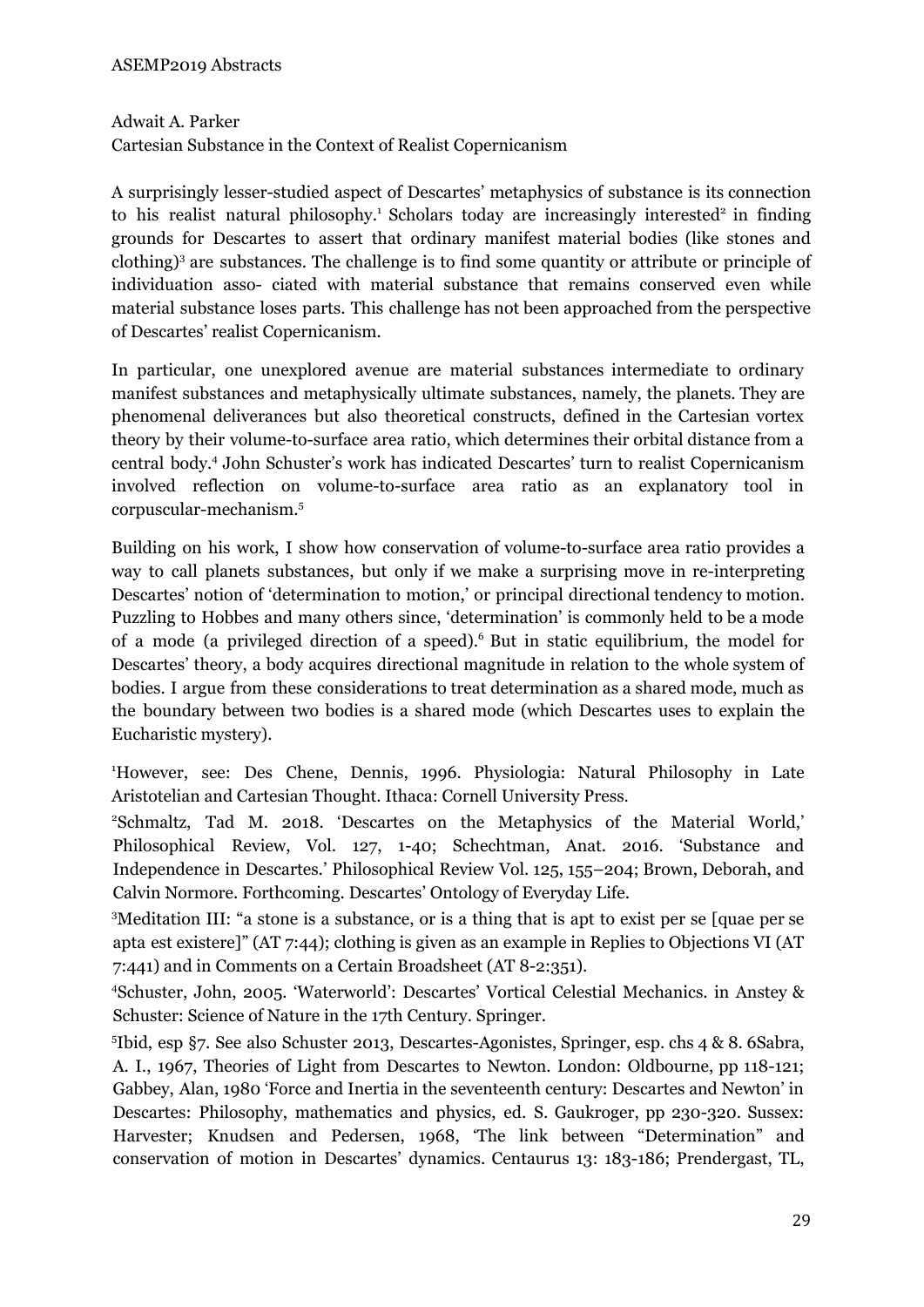1975. 'Motion, action and tendency in Descartes' physics', Journal of the History of Philosophy 13: 453-462; McLaughlin, P 2000, 'Force determination and impact' in Descartes' Natural Philosophy, ed. S. Gaukroger, J.A. Schuster, and J. Sutton, 81-112. London: Routledge.

Jan Levin Propach

Why God Thinks what He is Thinking? — An Argument for Grounding Divine Ideas in Divine Perfections within Leibniz's Metaphysics.

In "Leibniz and the Ground of Possibility" (Newlands, Samuel, Leibniz and the Ground of Possibility, in: Philosophical Review 122 (2013), pp. 155–187) Samuel Newlands claims that, in Leibniz, ideas are mere brute facts in the divine intellect, when he writes that "God has a primitively rich intellect" (p. 170) and he argues against the assumption "that the content of God's basic ideas is wholly given to God's mind by God's simple, extramental perfections" (p. 170). I will argue, that Newlands' thesis cannot be justified in a Leibnizian setting. As a paradicmatic representative of early modern rationalism, the most fundamental principle for Leibniz is the Principle of Sufficient Reason. And obviously there is no sufficient reason why God thinks the ideas he thinks, if all ideas are brute facts. So I will argue that the reason for what God thinks is the divine nature. One of the main arguments (cf. p. 180) of Newlands against this thesis is as follows:

(1) If the reason for what God thinks is his own nature, there would not exist any divine ideas of imperfections.

(2) But obviously there are divine ideas of imperfections like ideas of bodies or pain.

(3) So, God's nature cannot be the reason for what God thinks about, because God's nature does not entail any imperfection. [by modus tollens on (1) and (2)]

(1) seems to me to be wrong. Indeed, for Leibniz as a representative of perfectbeing-theology, God's nature entails an infinite number of perfections (cf. GP VII, p. 261). Newlands himself speaks about Leibniz' "combinatorial account of modality" (p. 167), so I will argue, that for Leibniz, in accordance with the tradition since St. Augustin, ideas of imperfections are negations of ideas of perfections. So, an idea of an imperfection is not a simple idea, but a complex, namely a negated positive simple idea of a perfection which is the result of a combination of negations and ideas of perfections (cf. A 6.4, p. 19). God thinks ideas of imperfections only mediately, by negating ideas of perfections. Even though the reason for what God thinks is his own nature, consisting of an infinite number of perfections, nevertheless there exist ideas of imperfections in the divine intellect. So (1) seems to be wrong.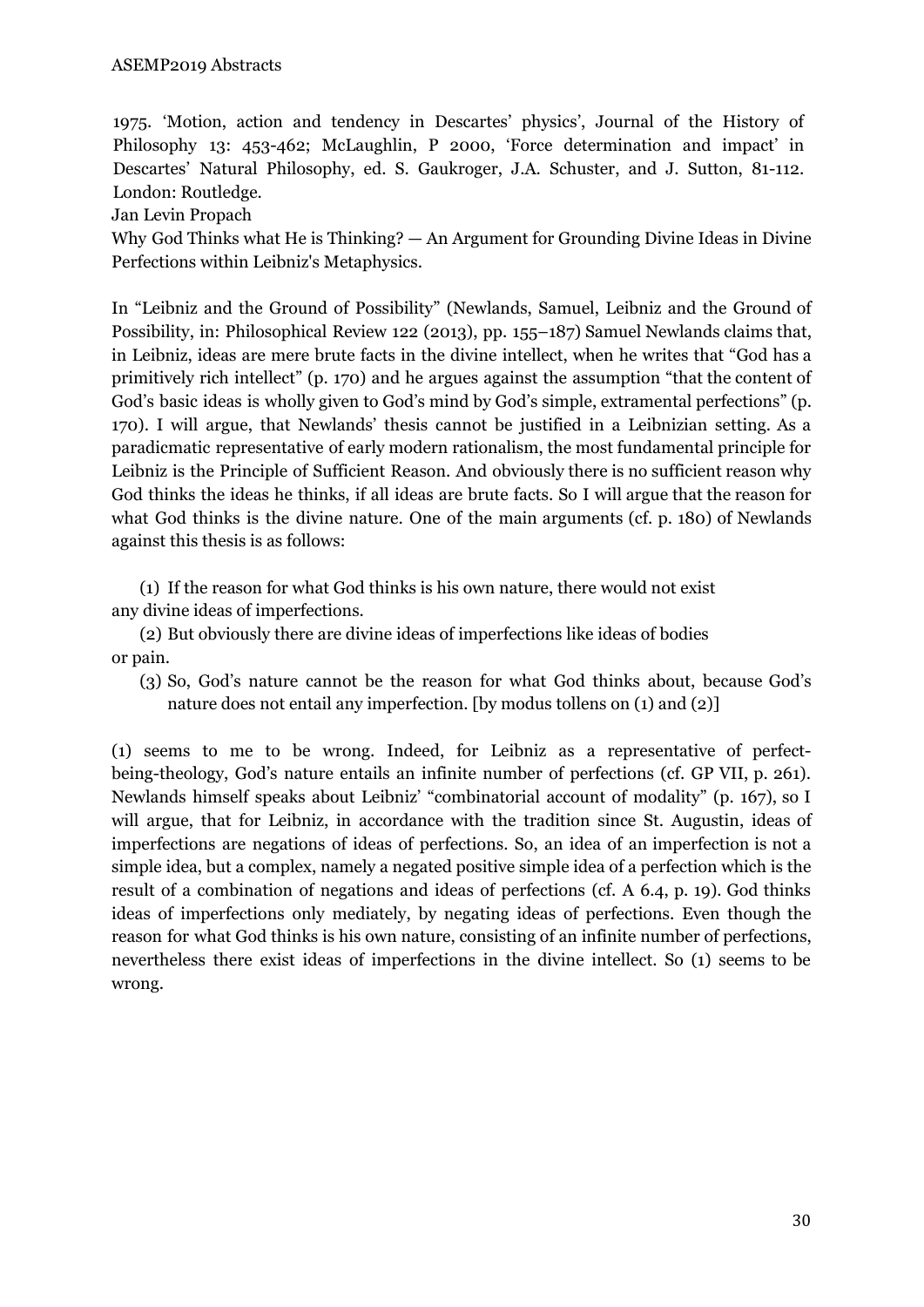# Julie Klein

The Ambivalent Politics of Religion in Hobbes and Spinoza

At the end of *Leviathan* Chapter XI, Hobbes points to ignorance and fear as causes of religion and superstition. People ignorant of the causal structure of nature "stand in awe of their own imaginations," "making the creatures of their own fancy their gods"; given the diversity of human fancy, "men have created innumerable sorts of gods." "Religion" names our gods and practices; "superstition" the gods and practices of other people. *Levaithan* XII refines the argument with detailed attention to exactly how the combination of ignorance and the imperatives of self- preservation produces the "seeds of religion" and makes religion a powerful tool of social and political manipulation. Spinoza's analysis is parallel. The Appendix to *Ethics* 1 argues that human beings make gods in their own image, then invent rituals to ensure that "God might love them above all the rest." The *Theologico-Political Treatise* traces the origin of religion in general and superstition in particular to the hopes and fears attendant upon ignorance and self-preservation, and Spinoza argues that religion is a formidable means of social and political engineering. For both thinkers, the political imaginary of religion recalls Machiavelli. Spinoza for his part also draws on the Farabian strand of Jewish and Islamic political philosophy via Maimonides and others.

While the critique of religion as anthropomorphic fantasy and tool for political domination is often taken as a quintessentially modern claim, and the overcoming of religion is seen as a modern or Enlightenment goal, the fact that neither Hobbes nor Spinoza envisions an end to, or definitive exit from, religion complicates the usual narrative of secularization. Both argue that religion arises from and sustains itself on the uncertainties of self-preservation and the limits of knowledge and reason. Religion is the paradigmatic imaginative discourse for both philosophers, and imagination, far from going away, is a permanent feature of human existence. Accordingly, the question for both philosophers is, What forms of religion are conducive to a sustainable state, and how does religion work politically? What forms of imaginative life, in other words, are conducive to a sustainable state?

Hobbes' and Spinoza's emphasis on religion's political role marks them as thinkers of political affect as much as political rationality. Each offers us resources for understanding the imaginative and affective constitution of the state as foundational, and this emphasis on imagination and affect reflects their distinctive equation of right and power. Religion turns out to be associated with freedom as well as domination, and the mechanisms of state and religion stand in quite a complex relationship. Most interestingly, Spinoza clearly grasps that even an Erastian sovereign who controls a state religion faces a daunting task. Much as religion can provide formidable political cohesion (e.g. the Mosaic Hebrew commonwealth) via devotion and obedience, it can also generate theological hatred and civil war. The reason is that religious images originate in affective ambivalence and instability, namely the cycle of hope and fear, and the image of God as a free and omnipotent monarch who determines our fate and whom we must obey perpetuates that ambivalence. Thus even the sovereign who aims to manage religion to make it support rational and prudential political goals turns out to be forced to play with fire.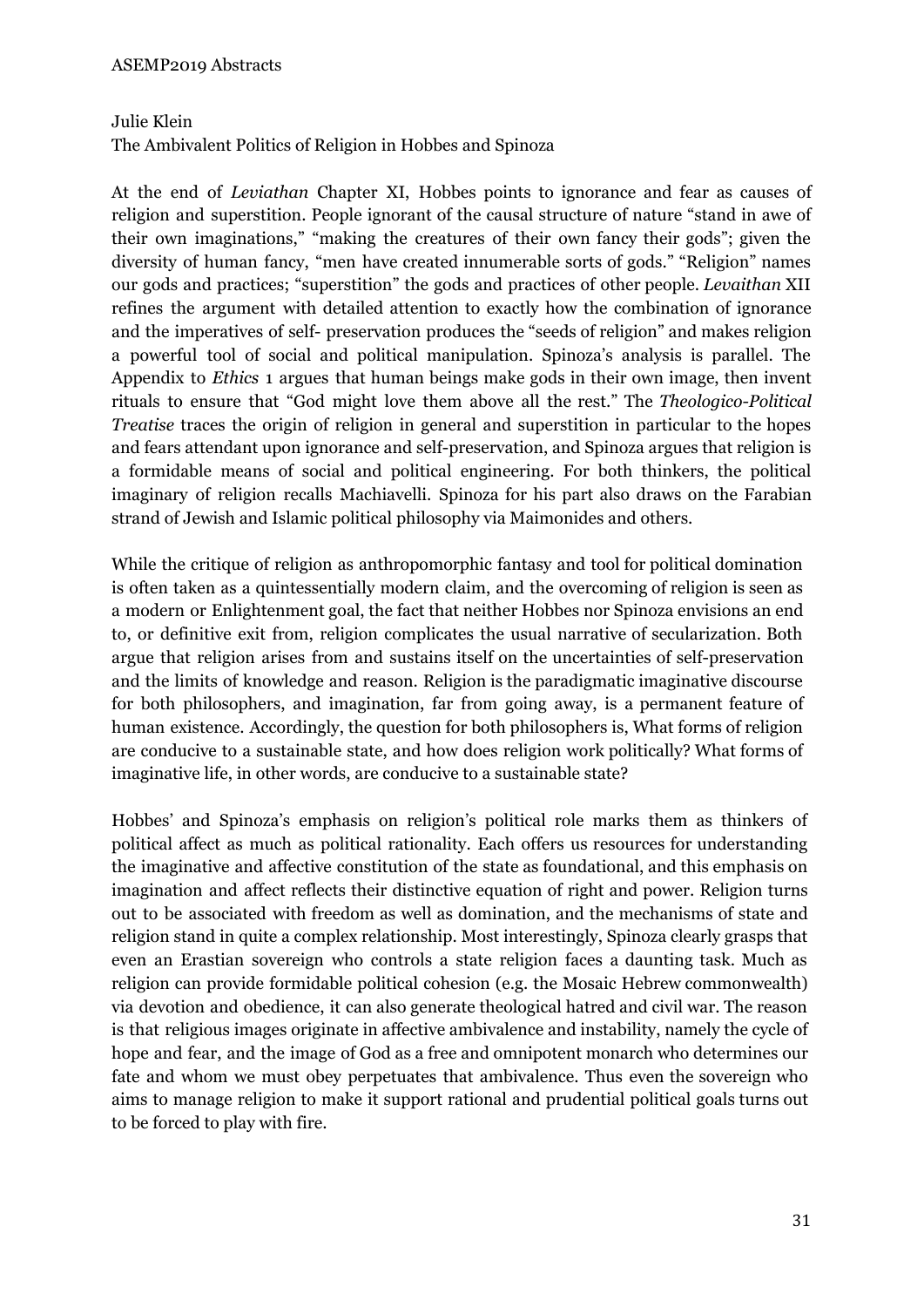# Diane Zetlin

The Achille's heel of patriarchy: Hobbes and Harvey.

The friendship between Thomas Hobbes and William Harvey is often acknowledged and rarely discussed. In this paper, I suggest that they shared (either explicitly or implicitly) common disturbing discoveries about the foundations of patriarchal rule. Harvey's flawed theory of generation was built from the empirical observation that no traces of semen could be found in the uterus and that foetal growth was explained better by epigenesis than preformation. If semen could not be found as a vital contributor to foetal mass, and the growth of the foetus was not preformed by the seminal fluid (even if some part was played in Galen's view by the weaker female semen), then the physiological foundation of patriarchy was shaken to its core. For his part, Hobbes sought to take civil society back to its genesis and to recompose its parts. In doing so, he came to the no less startling discovery that in the state of nature, men and women were equal. Indeed, although I will not explore this here, women were the first lords since they were first to have dominion over their offspring. The point is that this undermined the basis of patriarchal rule as natural right in as fundamental a way as Harvey's physiological 'discoveries.'

Both Hobbes and Harvey retreated from the precipice of these discoveries. Hobbes attempted to explain how women might lose dominion before surrendering the argument in Leviathan to the bald proposition that women were ordained by God to be men's help. Harvey, still partly in thrall to both Aristotle and Galen, speculated the male semen is so perfect a substance that it must play its part 'at a distance.'

In the first part of this paper, I explore what we know (or can speculate) about the friendship and intellectual influence between these two men from biographical data and some textual analysis. In the second part, I elaborate on their anti-patriarchal 'discoveries' and their recantations (if they can be described so). In the third part, I discuss two possible explanations for the contradictions in Hobbes's and Harvey's positions. They could be, in the sense that Bruno Latour (1993) describes it, caught between what they believe to be true in nature and what they believe to be social facts. The alternative explanation is that they are practicing a kind of Straussian esoterism, clothing their true views in conventional garb.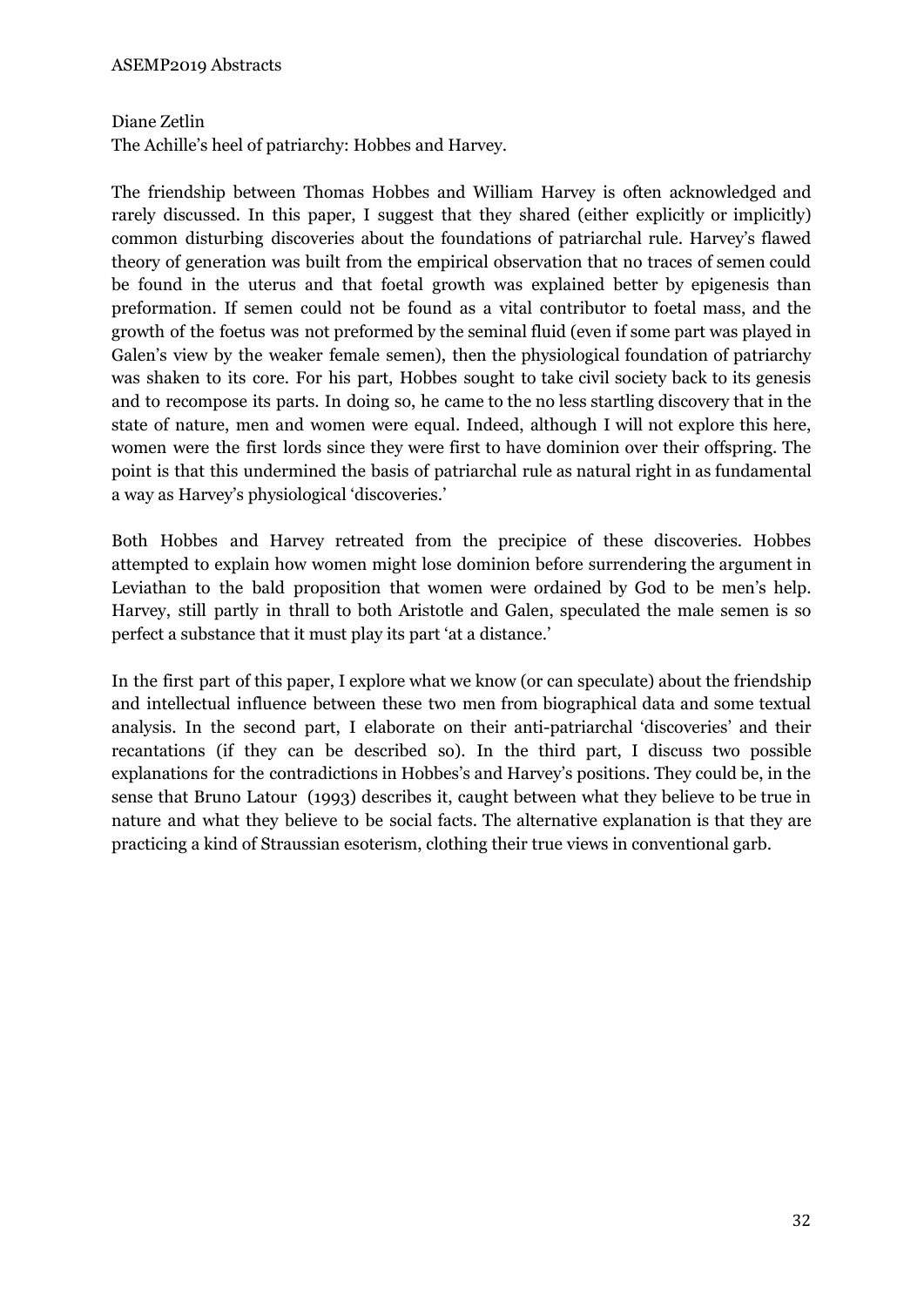# Hannah Lingier

Piety, poetry, philosophy: imagination in David Hume's *Dialogues concerning Natural Religion*

Imagination takes up an ambivalent position in early modern philosophy. It is often considered as an antagonist of reason and the source of dangerous illusions; however, it is also the home of human creativity and invention. David Hume struggled with this ambiguity throughout his career. He considered the imagination as essential to our memory, senses and understanding, but an overactive imagination easily gives rise to madness or the superstitious religions he so despised. Although Hume's account of the imagination is crucial for his view on religion and philosophy, this has received surprisingly little attention in scholarship (a recent exception is Timothy Costelloe's, *The Imagination in Hume's Philosophy* (2018)). In this paper I address this topic through Hume's *Dialogues concerning Natural Religion* (1779) and argue that, while the text aims to show the irrationality of religion, it also illustrates the pervasive effects of the imagination on human thought in general and thereby partly relieves religion of its unique and negative position. The imagination, as an inherent part of human nature, is the source of all philosophical systems, and while its lack of boundaries may be dangerous, it also enables us to give shape to our world.

Firstly, I argue that the *Dialogues* main focus, rather than a discussion on metaphysics and epistemology, is the role philosophy and religion play in life and their impact on one's behavior. It is not about discovering truth or providing rational foundations for one's beliefs, but about the need for and choice of a system that brings structure, comfort and/or sense to life. Secondly, despite their diverging views regarding these systems, the three protagonists are connected by their dependence on and appeal to the imagination. In his skeptic refutation of both dogmatist and natural religion, Philo shows that both have overstepped the narrow boundaries of reason. However, he himself is in many ways a subject of the 'empire of the imagination'. In his argumentation he makes use of fanciful thought experiments, the authorities he invokes are famous poets and his ultimate acknowledgement that 'a design strikes everywhere the most careless thinker' illustrates the imagination's intrinsic tendency to connect and unite.

The *Dialogues* is a key text to understand Hume's complex position regarding the irrationality of mankind. While exposing religion as a dangerous and unwarranted fiction, he also recognized our inclination to find unity and meaning in seeming contingency. Moreover, he acknowledges that both the dogmatist and the skeptic depend on the imagination to give shape to their world. The text is paradigmatic of the ambiguous position of the imagination in early modern thought, but through this concept, it also transcends the tension between reason and irrationality. Creative man takes center stage, whatever his creation may be.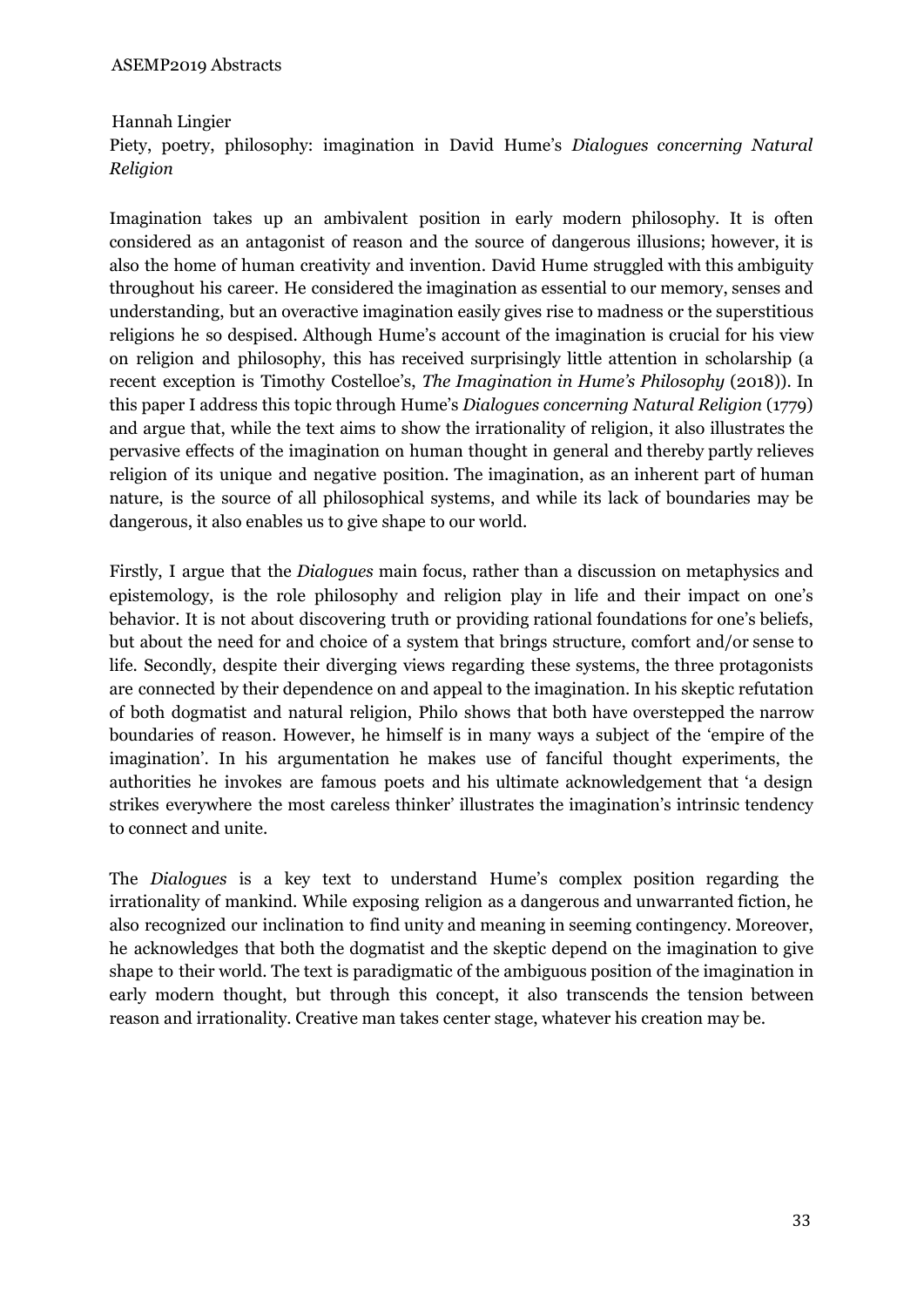# John Thrasher

The Puzzle of Hume's Politics: Realism and Idealism in Humean Conventionalism

The key puzzle of Hume's political thought is how his political writing, especially as it appears in his Essays and his History of England, is related to his larger philosophical project. We argue that the key to resolving this puzzle lies in two of Hume's more surprising and controversial essays "The Idea of a Perfect Commonwealth" and "That Politics May Be Reduced to a Science." Defending a view, we call normative conventionalism that we argue can be distilled from those essays, we show that Hume's politics carves out an important space for normative political theorizing. Furthermore, we argue that appreciating this aspect of Hume's view allows us to do two things. First, it allows us to see Hume as not just a "utilitarian," a "skeptic," a "conservative," an "empiricist," or a "realist," but rather as someone whose political thought doesn't neatly fit into any of these boxes, but is, nevertheless, coherent. This coherent standalone political theory is also as an extension of his broader philosophical project. Furthermore, we argue that appreciating the contours of Hume's political thought and the relationship it bears to his philosophical project offers a way to rise above some of the more contentious debates in contemporary political theory, especially those between the so-called realists and idealists. We argue that the key to unpacking both of these things lies in a novel account of how Hume's wide-ranging work is synthesized in two of his more surprising essays.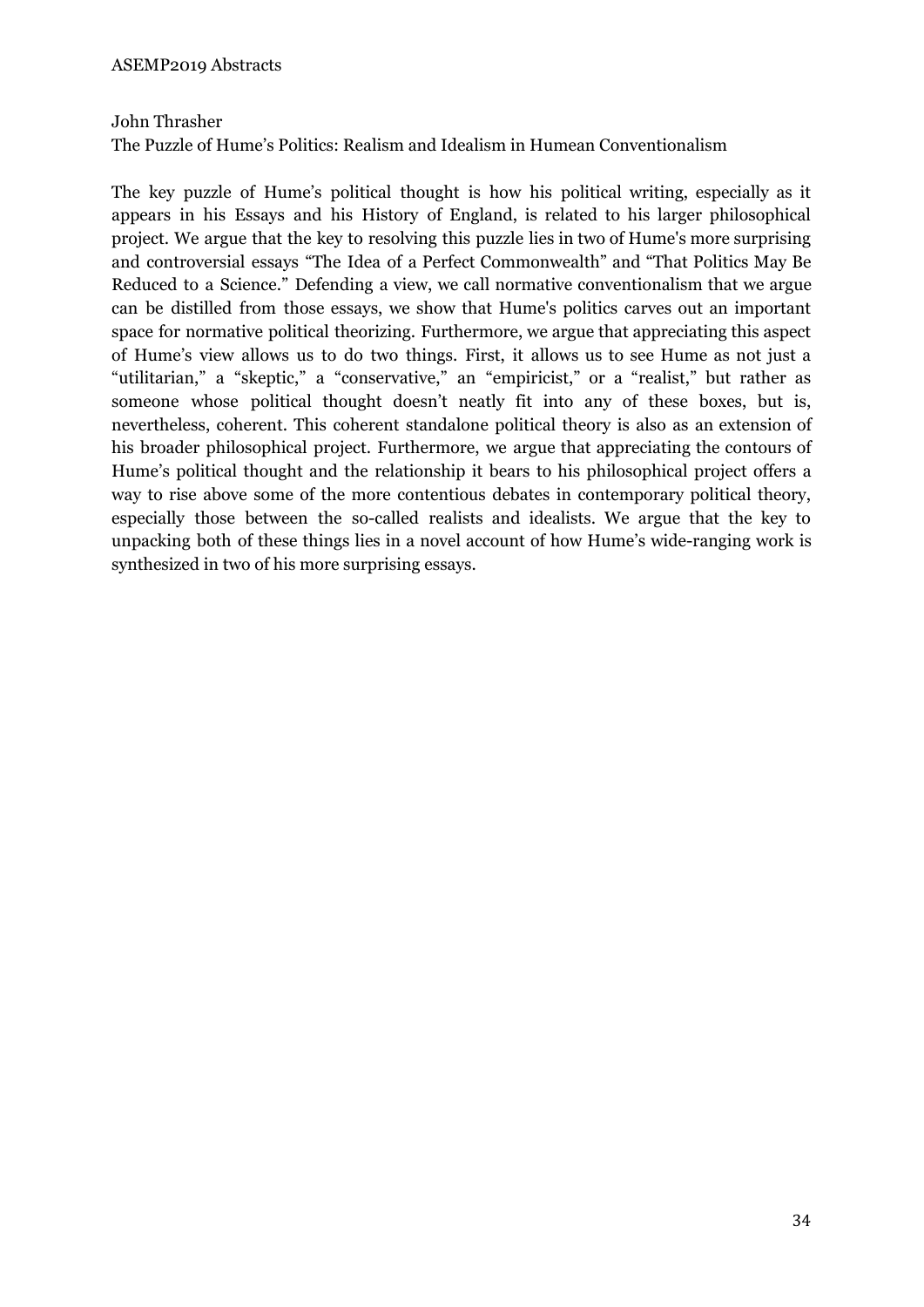# Mikko Yrjönsuuri

Personhood and moral agency - origins of the early modern theories

The paper examines the origins of the theories personhood put forward by Thomas Hobbes and John Locke, respectively. Although Boethius's definition of person as an individual substance of rational nature remained unchallenged throughout the Latin middle ages, it was not taken to exhaust what is at issue in personhood, but both the Hobbesian and the Lockean theories have their roots in the medieval discussions. For understanding this, it is crucial to see that both Hobbes and Locke thought of personhood in terms of moral agency. Indeed, it is noteworthy that even Boethius locates his discussion in the context of agency when drawing the etymology of the word from the masks actors use in theatrical plays. In a more explicit manner, Hobbes's discussion is related to how Pope Innocent IV used the term "*persona ficta*" to refer to the university of Paris in a context where the substantial issue was moral responsibility. Also this usage derives from the deeper idea that persons are to be seen as sources of agency. Locke's view can be interestingly compared to Peter John Olivi's reflexive definition of the concept 'person'. According to Olivi, a person is a thing having its "own good" (*bonum proprium*), to be strived for through action. As Olivi makes clear, one cannot be a person without free will.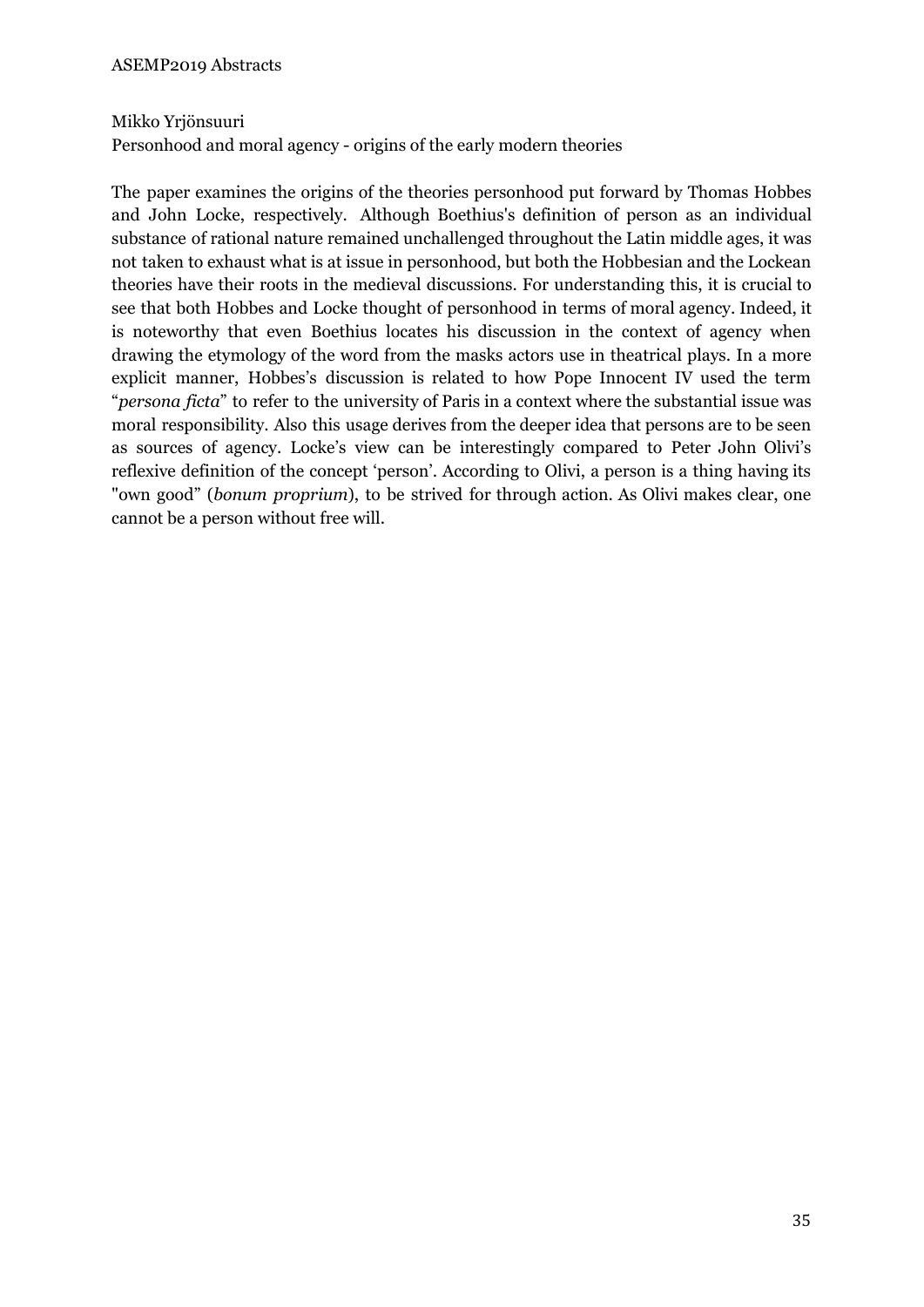Peter Anstey Political Principles and the Separation of Powers

This paper charts the manner in which the theory of principles was applied to the problems of civil disorder and political liberty from Aristotle and Polybius, to Montesquieu and the founding fathers of the American Constitution. It is well known that the popular solution to the problems of civil disorder and political liberty, namely, the Separation of Powers, derives from Aristotle's Politics. This paper takes the Aristotelian influence a step further by arguing that the early moderns framed the theory of the Separation of Powers in terms of the theory of knowledge acquisition that is set out in Aristotle's Posterior Analytics. There is a very real sense then, in which The Constitution of the United States of America is an Aristotelian legacy.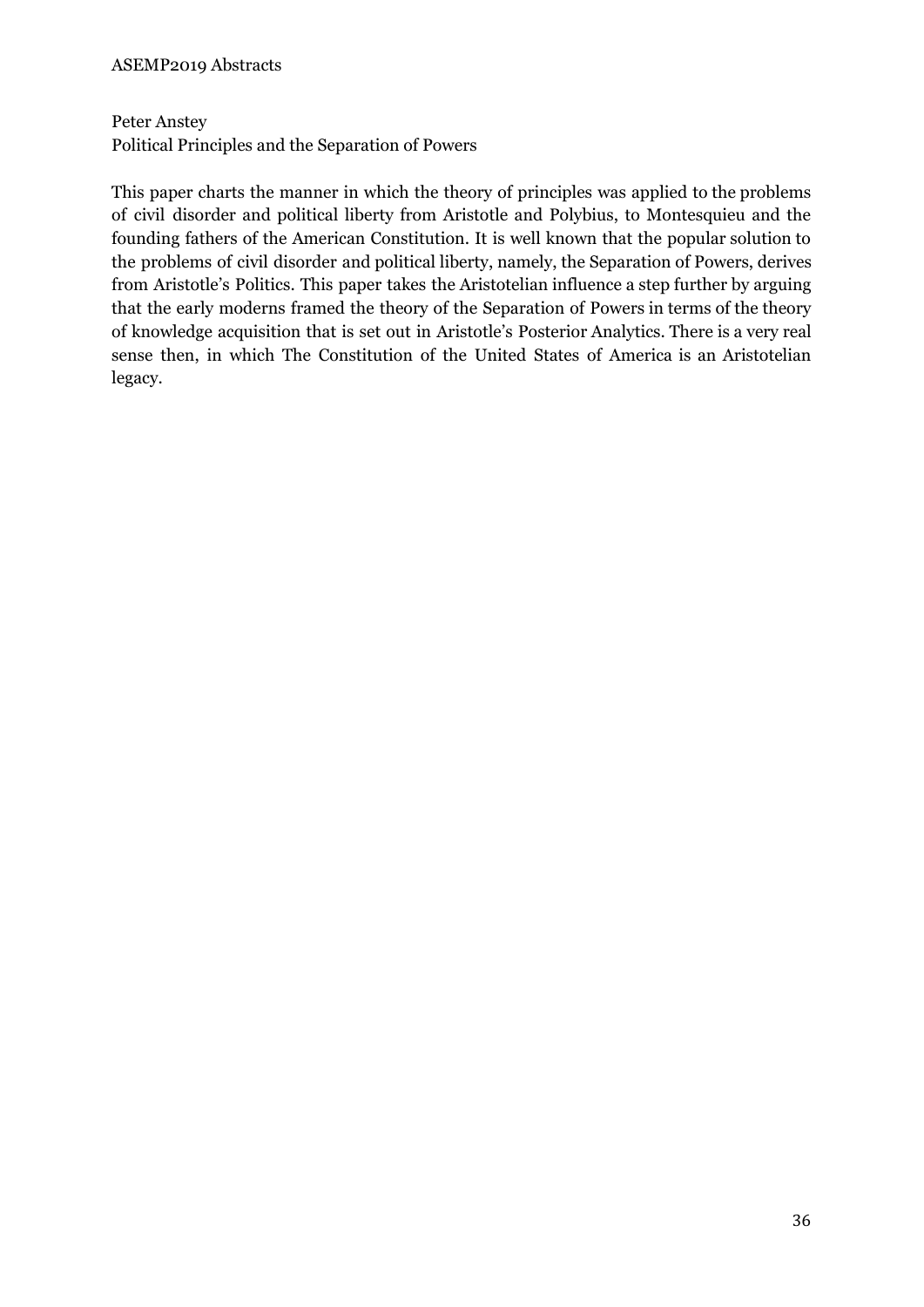#### Margaret Schabas

David Hume as a Proto-Weberian: Commerce, Protestantism, and Secular Culture

David Hume wrote prolifically and influentially on economics and was an enthusiast for the modern era of manufacturing and trade. As a non-Christian and possibly a non-believer, Hume positioned commerce at the vanguard of secularism. I here argue that Hume broached ideas that gesture toward those offered by Max Weber in his famous Protestant Ethic and the Spirit of Capitalism (1904-5). Hume discerns a strong correlation between economic flourishing and Protestantism, and he points to a "spirit of the age" that is built on modern commerce and fuelled by religious tolerance. The Roman Catholic Church, by contrast, came under considerable attack by Hume, for fostering intolerance and draining and diverting funds. Hume went beyond a mere correlation and recognized several of the Protestant dispositions that later appealed to Weber: an increased work ethic and a tendency to promote frugality, enterprise, and investment. A neo-Weberian literature now points to additional factors, the spread of literacy and the fostering of a network of trust among strangers, both of which Hume makes note. Insofar as modern commerce both feeds upon and fosters more liberties and representative government, Hume also linked these with the advent and spread of Protestantism. My aim is not to suggest that these arguments have merit—there is good reason to question each and every assertion under the historical microscope—but rather to highlight the broader religious and cultural context in which Hume's economics was broached.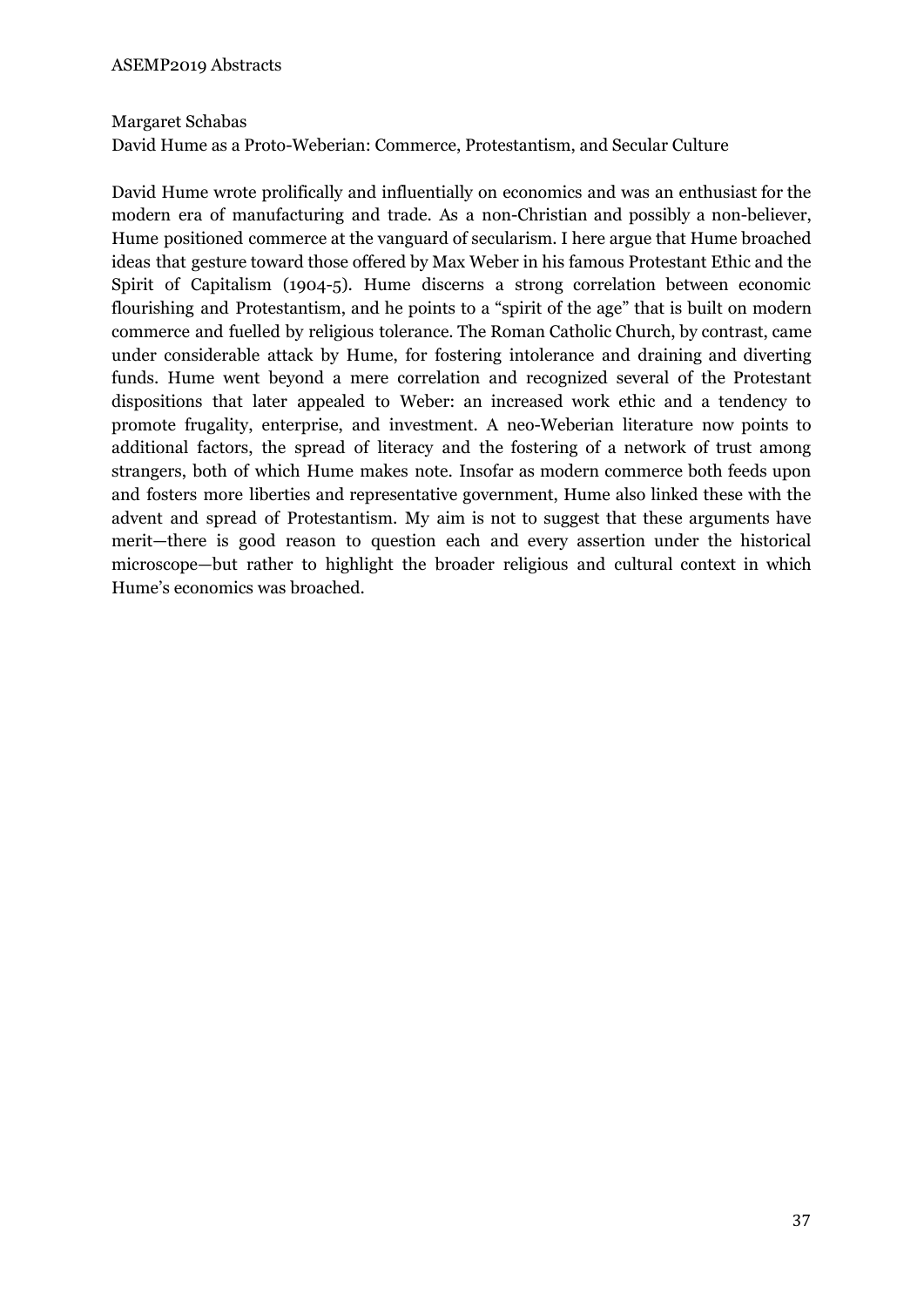# Martina Reuter

The Role of the Other in Poulain de la Barre's Account of Self-Knowledge

In his De l'education des dames pour la conduit de l'espirit, dans les sciences et dans les moeurs: Entretiens (1674), François Poulain de la Barre devotes one of five conversations entirely to the topic of self-knowledge. His perspective is explicitly Cartesian and he defends the possibility of self-knowledge against those contemporaries who (like François La Rochefoucauld) denied it. Poulain combines his discussion of self-knowledge with his Cartesian critique of prejudice and argues that "the tyranny of opinion" is the greatest obstacle to true self-knowledge. This is particularly true in the case of women, who are subjugated by culturally and politically established male prejudice.

Simultaneously with this criticism, "the other" seems to play a constructive role in the work De l'education des dames, where four people seek self-knowledge in conversation with each other. In this paper I take a closer look at the roles of other human beings in Poulain's criticism as well as in the structure of his book. I want to explicate and analyze the potential tensions between these roles. It is interesting to take a closer look at Poulain's thought in a (very loosely constructed) framework of recognition theory not least because this approach can shed new light on why Simone de Beauvoir chose to cite him as an epigraph for her Le deuxième sexe (1949).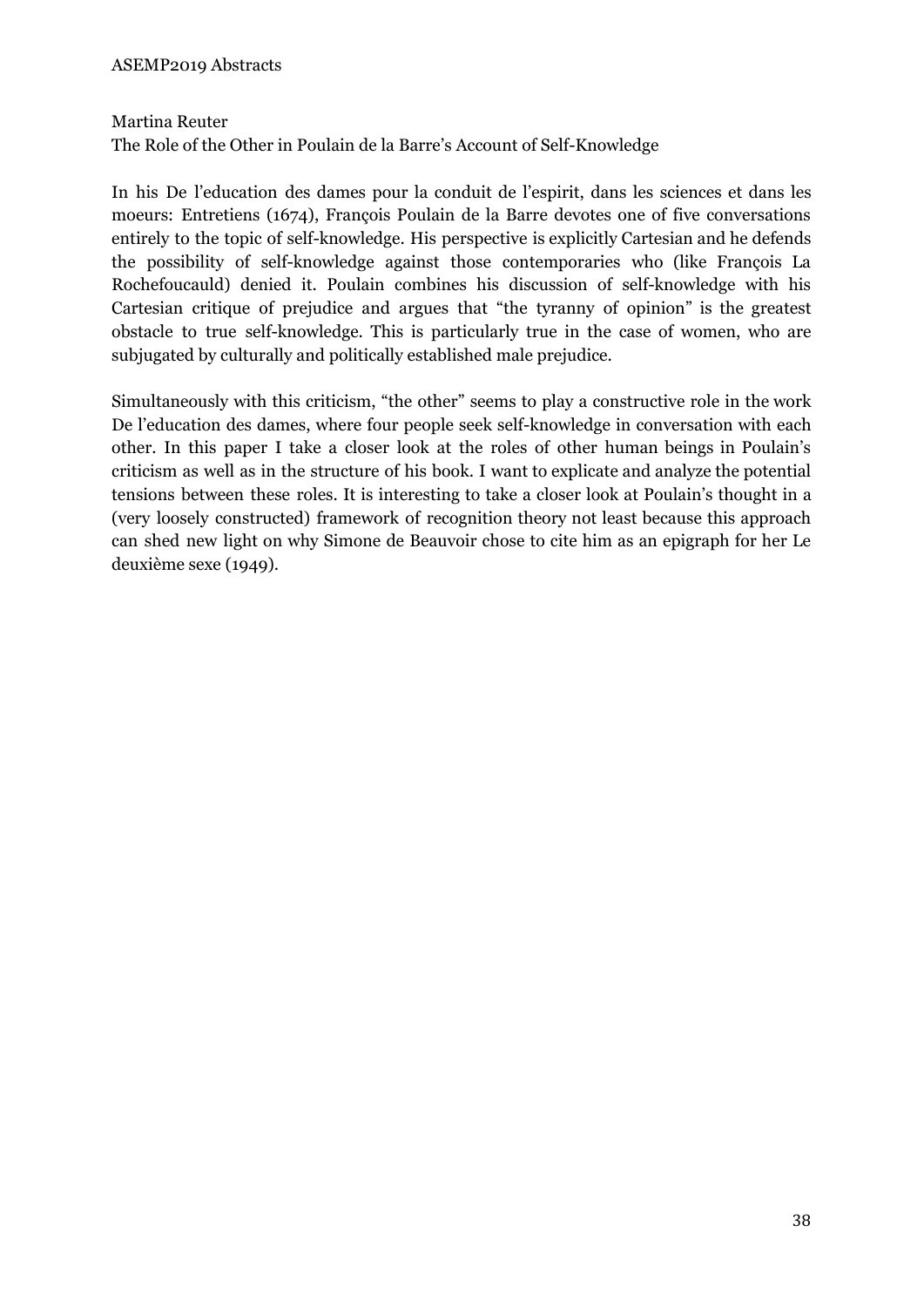# Raman Sachdev Descartes and Skepticism

Descartes was not a skeptic. Yet, in recent scholarship, emphasis has been placed on Descartes' skepticism, specifically his use of hyperbolic doubt in the First Meditation. For example, in The History of Scepticism, Richard Popkin describes Descartes' philosophical project as having been primarily motivated by a skeptical threat, and Popkin supports this interpretation mostly by relying on a particular reading of the First Meditation. My paper critiques such an interpretation and, in doing so, also provides what I believe to be a more plausible reading of Descartes. In this paper, I present my interpretation of Descartes' views on skepticism. First I highlight some of the areas in Descartes' Discourse on Method that reveal the influence of skepticism on his thought. Then I analyze a selection of remarks from the correspondence in which Descartes makes judgments or states his opinions about both the skeptics and skepticism. I argue that such remarks display Descartes' attitude of contempt for skeptical philosophy. Finally, since Descartes associates the skeptics with the activity of constant and total doubting and yet presents scenarios that seemingly arise from extreme doubt—like the malicious demon hypothesis—I look at what Descartes says in the correspondence about his own use of doubt in his published works. Descartes distances himself from the skeptics because he claims that whereas they doubt everything and, in so doing, act heretically, he uses doubt for a noble purpose. I suggest that although Descartes is influenced by skeptical ideas and considers skeptical argumentation to be useful, his strategic use of such argumentation should not lead us to believe that he condones skepticism. Quite the contrary, most of his remarks on the subject show that Descartes is highly critical or dismissive of sceptical ideas. Therefore, I argue that it is more accurate to characterize Descartes as a philosopher generally opposed to skepticism.